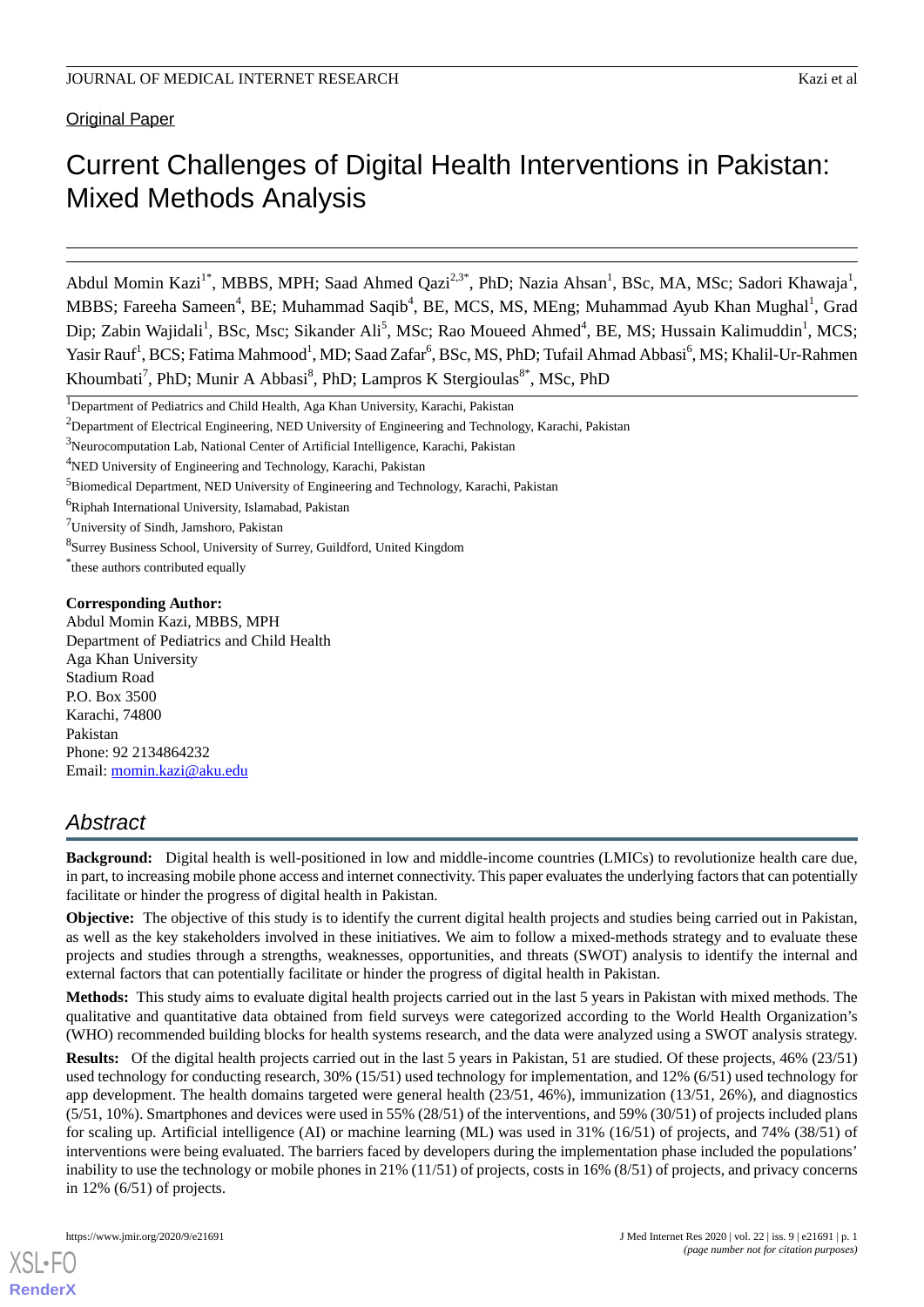**Conclusions:** We conclude that while digital health has a promising future in Pakistan, it is still in its infancy at the time of this study. However, due to the coronavirus disease 2019 (COVID-19) pandemic, there is an increase in demand for digital health and implementation of health outcomes following global social distancing protocols, especially in LMICs. Hence, there is a need for active involvement by public and private organizations to regulate, mobilize, and expand the digital health sector for the improvement of health care systems in countries.

*(J Med Internet Res 2020;22(9):e21691)* doi:  $10.2196/21691$ 

#### **KEYWORDS**

digital health; eHealth; LMICs; mHealth; Pakistan; SWOT; telehealth

## *Introduction*

The World Health Organization (WHO) addresses digital health as a global strategy in 2020-2024, and its digital health policy draft defines digital health as "the field of knowledge and practice associated with the development and use of digital technologies to improve health" [\[1](#page-10-0)]. It is a broad umbrella term encompassing mobile health (mHealth), eHealth, telemedicine, and advanced computing sciences like genomics, artificial intelligence (AI), and big data [[2\]](#page-10-1). Digital health is a rapidly growing industry that, according to some estimates, is expected to be valued at US \$504.4 billion by the end of 2025 [\[3](#page-10-2)]. It is being viewed as an accessible and affordable solution for people who do not have access to the traditional health system, and an important tool in achieving sustainable development goals [[4\]](#page-10-3).

Digital technologies like artificial intelligence (AI) and machine learning (ML) are an integral part of many businesses and companies in the developed world. They are a driving force in multimillion-dollar industries, such as automotive manufacturers, who rely on AI to, for example, predict when cars might need repair to ensure the safety of passengers [\[5\]](#page-10-4); the banking sector, where AI is applied to detect fraudulent transactions [\[6\]](#page-10-5); and Silicon Valley giants like Google, Facebook, and others, who have formed a consortium for conducting research intended to improve the understanding of AI technologies for the improved welfare of society [[7\]](#page-10-6). The health sector is also embracing the digital revolution; digital health technology in developed countries is being employed in major aspects of the health care process, including consultation, diagnosis, treatment, monitoring, patient education, behavioral modification, and medication adherence [[8](#page-10-7)[-11](#page-10-8)]. In the fast-growing field of health AI, a recent study in Japan used an AI-based diagnostic system that demonstrated a higher diagnostic accuracy for esophageal carcinoma than those from conventional methods [\[12](#page-10-9)]. A retrospective study conducted to evaluate the accuracy of AI in predicting the mammograms of biopsy-proven breast cancer patients showed that AI outperformed all of the human readers [[13\]](#page-11-0). Similar studies conducted on dermatological lesions using deep convolutional neural networks have shown that the ability of AI to classify malignant and nonmalignant conditions correctly is comparable to that of board-certified dermatologists [[14\]](#page-11-1).

A meta-analysis evaluating the impact of digital health interventions on noncommunicable diseases (NCDs) showed that the interventions significantly reduced the occurrence of cardiovascular outcomes such as stroke and myocardial infarction through positive behavior change theory [[15\]](#page-11-2).

mHealth-based interventions such as MyAirCoach (Asthma UK) are helping patients achieve better control of asthma-related symptoms by educating them on proper inhaler use and providing personalized treatment plans in coordination with health care providers in cases of exacerbations [[16\]](#page-11-3). As seen in relevant randomized controlled trials, this intervention is part of an initiative to digitalize asthma care in the National Health Service (NHS) in the United Kingdom [[16-](#page-11-3)[18](#page-11-4)]. In the United States, over 61% of health care institutions provide telemedicine services, which are covered by insurance policies and Medicare programs [[19,](#page-11-5)[20\]](#page-11-6). According to estimates, telemedicine services helped the US Department of Veterans Affairs reduce its hospitalization for mental health diseases by over 40% in 2012 [[21,](#page-11-7)[22\]](#page-11-8).

The expansion of mobile and wireless technologies offers an unprecedented opportunity for global health delivery in low and middle-income countries (LMICs). Digital health innovations are addressing issues such as maternal, newborn, and child health; low immunization coverage; lack of access to life-saving medications; infectious disease outbreaks; and the increasing burden of NCDs [\[23](#page-11-9),[24\]](#page-11-10). Sub-Saharan African countries are using an SMS text messaging technology project, SMS for Life, to ensure accurate reporting of real-time facility stock data to reduce antimalarial drug stock-outs [\[25](#page-11-11)[,26\]](#page-11-12). India is using digital health tools to combat tuberculosis pandemics through eCompliance, which helps to monitor patients in real-time, ensure better medication adherence, and decrease treatment default rates [[27](#page-11-13)-[29](#page-11-14)]. Bangladesh is storing its health information data in a common data repository called the District Health Information Software 2 (DHIS2, Health Information Systems Programme), which allows for real-time monitoring, accurate localization of under-resourced areas, and better resource allocation [[30](#page-11-15)[,31](#page-11-16)].

In Pakistan, the doctor-to-patient ratio is close to 0.83 physicians per 1000 individuals in the population. Digital health interventions are being designed to address various health care needs. Several SMS-based interventions are being used to improve medication compliance in patients with NCDs [[32\]](#page-11-17), and telemedicine tools are being used to educate patients and to keep health care professionals abreast of medical advancements [[33\]](#page-11-18). Moreover, as many female doctors leave clinical practice due to household and childcare responsibilities, telemedicine initiatives such as eDoctor (SE Software Technologies) and Sehat Kahani (Grocode.io) enable them to conduct their medical practices remotely via online patient consultation through a telehealth platform [\[34](#page-11-19)-[36\]](#page-11-20). Another intervention, a mobile app called Teeku (Aga Khan University)

 $XS$  • FC **[RenderX](http://www.renderx.com/)**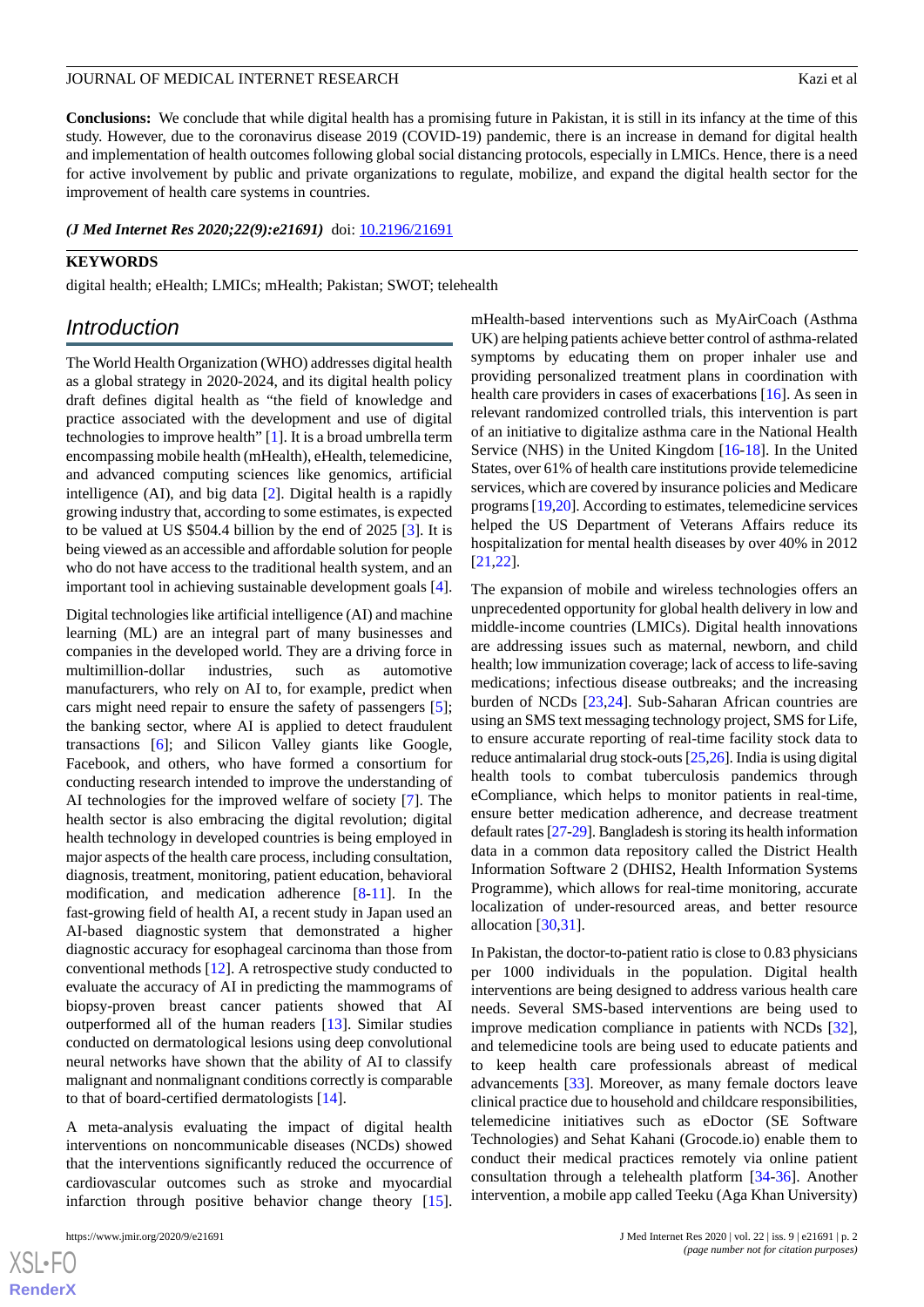aimed at helping vaccinators record immunization data, generated reliable data for better monitoring and improved the coverage of expanded program on immunization (EPI) vaccines such as the pentavalent and pneumococcal conjugate vaccine [[37\]](#page-11-21). Outbreak investigation and surveillance is another relevant public health domain that can be improved with digital health interventions. In 2011, after a particularly severe Dengue outbreak, a GPS-enabled mobile application called the Dengue Activity Tracking System (Punjab Information Technology Board) was developed to track suspected and confirmed cases of dengue [[38\]](#page-11-22). In 2 recent epidemics of the extensively drug-resistant typhoid and human immunodeficiency virus (HIV) in the province of Sindh, geospatial mapping helped considerably with identifying the root causes of the outbreaks and with isolating cases and their spreads [[39](#page-12-0)[,40](#page-12-1)].

These aforementioned programs are just a few examples of successful digital health interventions carried out in Pakistan, despite limited resources available due to the financial constraints of the country. Mobile app solutions and social media have been shown to be quite effective in various programs worldwide, but there is limited data from LMICs on the use of emerging technologies in improving health care services. In this study, we propose to identify the current digital health projects being carried out in Pakistan and the key stakeholders involved in these initiatives. Further, we evaluate these projects and studies through strengths, weaknesses, opportunities, and threats (SWOT) analysis to identify the internal and external factors which can potentially facilitate or hinder the progress of digital health in Pakistan.

This will enable us to highlight specific challenges and areas that require digital health, to assess gaps in the current system, and to identify the roles of health care providers, technology partners, public and private partners, and policymakers in creating an environment for digital health fraternity to sustain prosperity.

# *Methods*

## **Identification of the Targeted Population**

The main objective of this study is to investigate the major digital health interventions in Pakistan during the last 5 years. The target population includes individuals or teams who have used technology-based interventions in the field of digital health.

## **Research Design**

This study is conducted through mixed methods [[41](#page-12-2)[,42](#page-12-3)]. The data were gathered following the conceptual framework of Arksey and Mallor [\[43](#page-12-4)], categorized according to the WHO's recommended building blocks for health systems research and analyzed using the SWOT analysis strategy [[44\]](#page-12-5).

[Figure 1](#page-3-0) describes the flow of the study and the major components of the study methodology. The study was divided into 3 phases: Phase 1 was related to a literature search to identify relevant authors, papers, and interventions; Phase 2 was related to questionnaire development, piloting, and data collection using a mixed-methods approach; Phase 3 involved the SWOT analysis of the collected data.

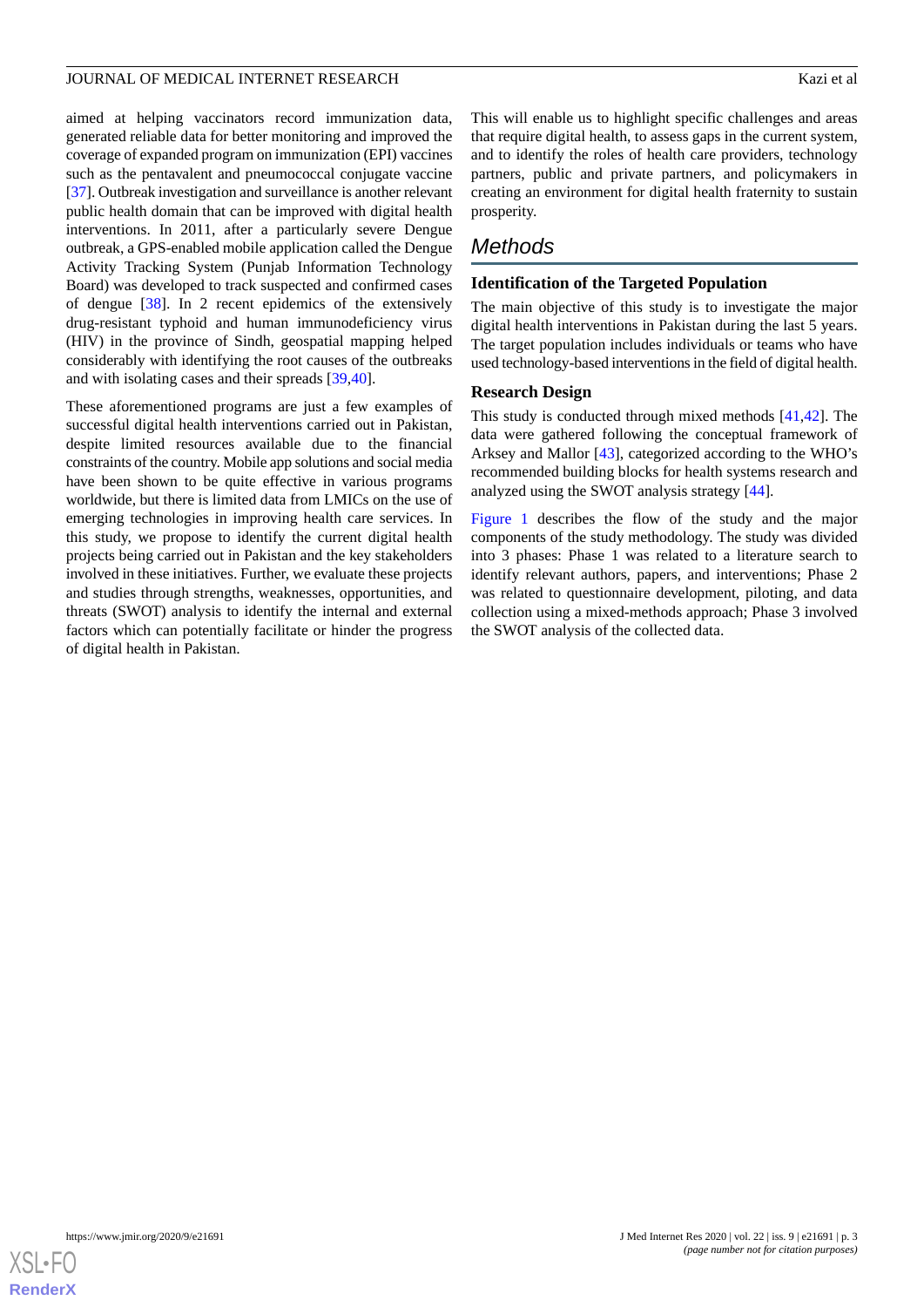<span id="page-3-0"></span>Figure 1. Study flow and major components of the study methodology.



#### **Inclusion and Exclusion Criteria**

All studies in digital health conducted in Pakistan over the last 5 years were included.

Projects, innovations, and interventions that were completed more than 5 years ago in Pakistan were excluded from our study.

#### **Research Population**

An electronic, systematic, in-depth literature search was conducted in March 2019 using PubMed, Google Scholar, Web of Science, J.Store, Academia, and Pak Medinet. The key medical subject headings (MeSH) terms used for these databases included "mHealth" [MeSH Terms] AND "Pakistan" [MeSH Terms], "digital health" [MeSH Terms], OR "telehealth" [MeSH Terms], OR "Mobile phones" [MeSH Terms], OR "Cell Phone"[MeSH Terms] OR "Mobile Applications"[MeSH Terms] OR "Text Messaging"[MeSH Terms] OR "Telemedicine"[MeSH Terms] AND "Pakistan"[MeSH Terms].

A search strategy similar to that of a systematic review was used to identify the maximum number of interventions, projects, studies, or smartphone applications that had been carried out in the field of digital health in Pakistan. The search for published

[XSL](http://www.w3.org/Style/XSL)•FO **[RenderX](http://www.renderx.com/)**

studies was not limited to any particular study design; all types of study designs were included.

In addition to published work, applications uploaded on Google Play store were also evaluated and shortlisted for further analysis. Google Play was thoroughly searched, as 95% of the smartphones used in Pakistan are Android-based, and usually, the apps available in other app stores are already on this platform [[45,](#page-12-6)[46\]](#page-12-7). We also contacted the eHealth Association of Pakistan (eHAP) for information on current digital health studies. Studies were excluded from the review if the project was not based in Pakistan, did not explicitly involve digital health interventions (eg, telemedicine, other types of eHealth, or used other telecommunication technologies such computers, internet, or email), or examined only feasibility or acceptance of eHealth in society.

The data collected was then independently assessed for inclusion and eligibility. Any duplicated titles were removed, and the final list of published studies, projects, innovations, and smartphone applications was then imported on to a Microsoft Excel file [\(Multimedia Appendix 1](#page-10-10)). The projects were divided into different categories, including telemedicine projects, mobile apps, studies published in the last five years, as well as their authors, provinces, and institutions that the authors were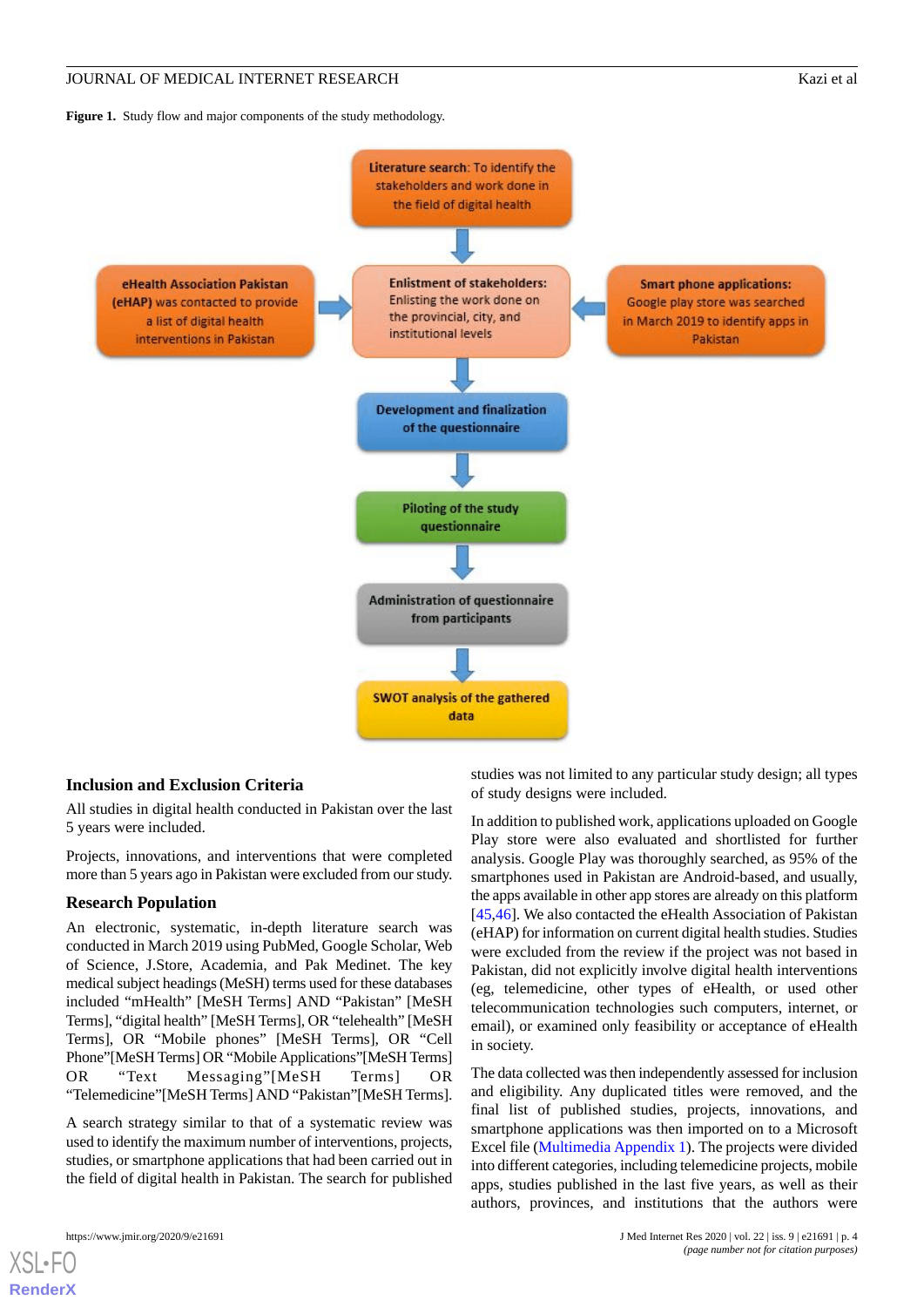## affiliated with. This system of organization eased the process of approaching respondents.

## **Identification of Stakeholders and Mapping**

The project team then made efforts to contact the stakeholders of the projects identified in the literature search and brief them regarding the study objectives. This data was used for stakeholder engagement activities, including questionnaire surveys and co-design workshops. The co-design workshops were carried out in various cities in Pakistan. For this study, 51 stakeholders were approached. Each participant or stakeholder represented an individual study or intervention. The organizing team members met the stakeholders, both in-person and online, to ensure streamlined communication with everyone involved. This also provided information regarding other unreported or unpublished technical innovations.

## **Questionnaire Development and Administration of the Stakeholder Survey**

A questionnaire with qualitative and quantitative sections was developed for data collection, which included both open-ended and close-ended questions. The questionnaire included sections on (1) the respondents' details, (2) project details, (3) team details, (4) project technology, (5) project evaluation, and (5) ethics in digital health, which were captured in line with the WHO's building blocks for health systems [\[44](#page-12-5),[47\]](#page-12-8). Pilot testing of the questionnaire was conducted initially to help us refine the questionnaire. The finalized study questionnaire was administered to the core project team members who had health and technology expertise.

## **Data Analysis**

A mixed-methods strategy was used for data analysis. The collected data was divided into 3 sets of analysis: quantitative, qualitative, and SWOT analysis. The quantitative data were analyzed in Matrix Laboratory (MATLAB R2015b 9.7, MathWorks) and SPSS (version 19.0, IBM Corp) to run basic frequencies, while the qualitative data were reviewed for familiarization, coding, and the generation of themes. The findings were presented as a descriptive summary and thematically analyzed according to the WHO's defined health system building blocks [[44,](#page-12-5)[47\]](#page-12-8). The main frequencies of the quantitative data and the themes derived from the qualitative data were summarized and extracted into a table of 4 main groups: strengths, weaknesses, opportunities, and threats (SWOT).

SWOT analysis was performed to identify the internal factors (including the demographics of the researcher and the institute, scalability, sources of funding, and feasibility) and external

factors (including the diseases targeted by the projects, technologies being used to carry out the intervention, monitoring and evaluation, and ethical challenges) that influenced the implementation of the project or study [[48\]](#page-12-9). SWOT analysis also provided insight into the often complex relationships between the various factors and aspects necessary to create sustainable improvements. Lastly, SWOT analysis was used to serve as a main strategic project planning tool to better inform decision makers in evaluating the impact of different digital health initiatives in Pakistan.

## **Data Management**

The finalized questionnaire was developed as a web-based application connected to a MySQL database server, hosted on a secured local cloud. The development of the web application was tested for correctness, timely data inputs, and secure data saving. The team administering the questionnaire was trained in 2 separate group sessions, in which the study methodology and design were explained, and each question and the associated probes were discussed in detail. This team was then divided to approach the stakeholders individually and administer the questionnaire through face-to-face, telephonic, and Skype interviews lasting 20-30 minutes, after obtaining the interviewees' written consent. The responses were uploaded in real-time and stored anonymously using a coded respondent ID, and both quantitative and qualitative inputs were stored digitally.

## **Ethical Considerations**

The study protocol and associated study instruments, including the consent form, were approved by NED University of Engineering and Technology and Aga Khan University's Ethics Review Board before the commencement of any study activities.

# *Results*

## **Quantitative Results**

Baseline information of the quantitative survey is shared in [Table 1.](#page-5-0) Most of the 51 respondents were public sector (17/51, 34%) and private sector (17/51, 34%) employees working in health care organizations, followed by academia (9/51, 17%) and nongovernmental organizations (1/51, 2%). Of the 51 projects, 57% (29/51) commenced after 2016, 33% (17/51) commenced between 2011 and 2015, and 6% (3/51) commenced between 2006 and 2010. Regarding funding, 37% (19/51) of interventions were funded internally, followed by 29% (15/51) funded internationally and 16% (8/51) funded nationally. Of the applications designed, 56% (28/51) were close source and 14% (7/51) were open source.

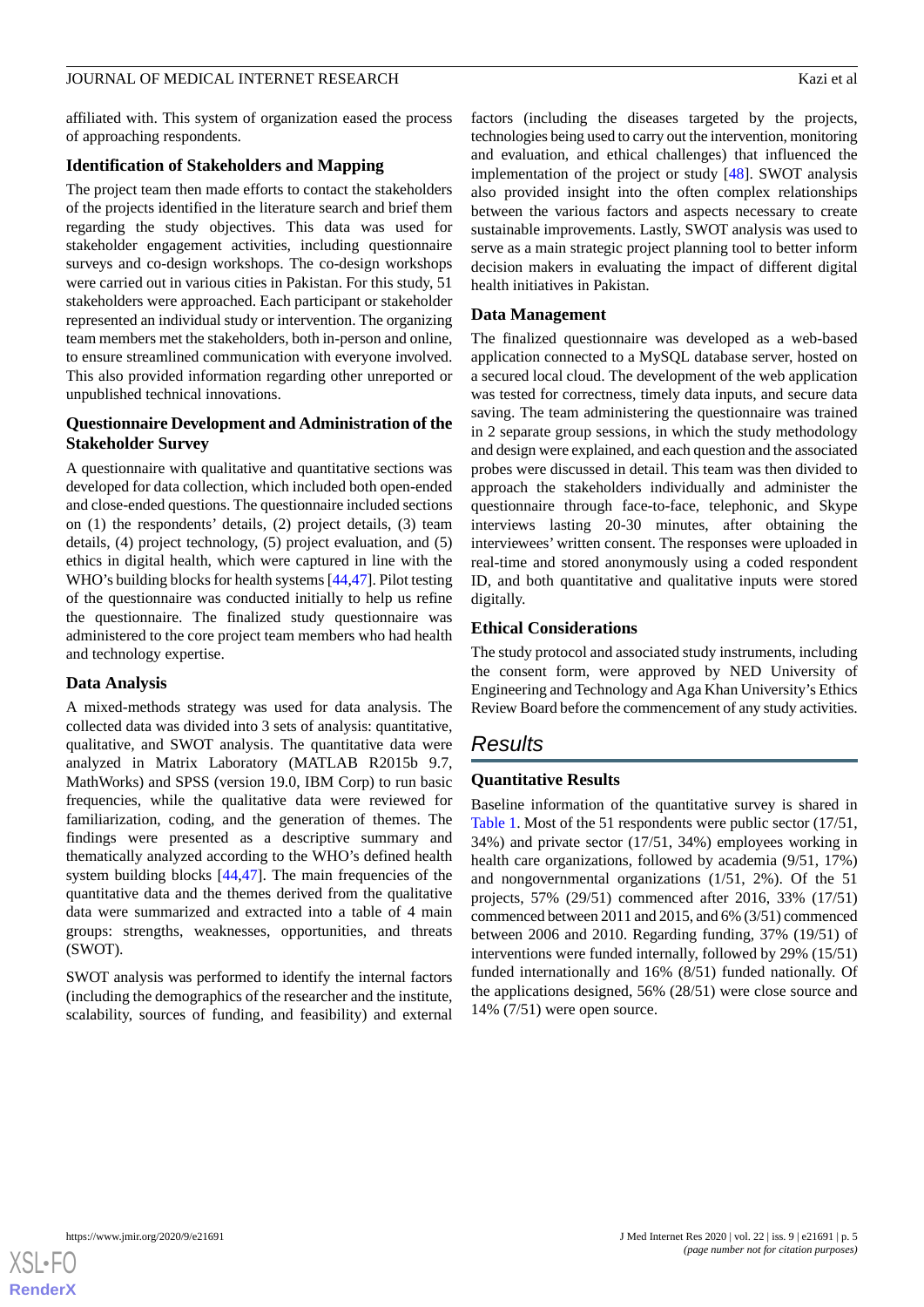## JOURNAL OF MEDICAL INTERNET RESEARCH

| Kazi et al |  |
|------------|--|
|------------|--|

<span id="page-5-0"></span>Table 1. Baseline information of the digital health studies and projects in Pakistan (N=51).

| Variables                                                                     | $n$ (%) |
|-------------------------------------------------------------------------------|---------|
| Age (years)                                                                   |         |
| $20 - 30$                                                                     | 5(10)   |
| $31 - 40$                                                                     | 31(61)  |
| $41 - 50$                                                                     | 10(20)  |
| $>50$                                                                         | 5(9)    |
| Gender                                                                        |         |
| Male                                                                          | 41 (80) |
| Female                                                                        | 10(20)  |
| Field of expertise (n=47)                                                     |         |
| Information technology                                                        | 22(47)  |
| Engineering                                                                   | 6(13)   |
| Public health                                                                 | 6(13)   |
| Digital health                                                                | 9(19)   |
| Others                                                                        | 4(9)    |
| Department (n=44)                                                             |         |
| Computer science and information technology                                   | 11(25)  |
| Pediatrics                                                                    | 9(21)   |
| Primary and secondary health care department                                  | 8(18)   |
| Engineering                                                                   | 8(18)   |
| Other                                                                         | 8(18)   |
| Province/territory where the project is being conducted                       |         |
| Sindh                                                                         | 32(65)  |
| Punjab                                                                        | 9(18)   |
| Federal capital                                                               | 5(10)   |
| Gilgit Baltistan                                                              | 2(4)    |
| Khyber Pakhtunkhwa                                                            | 1(2)    |
| Not answered                                                                  | 2(4)    |
| Developer of the application (n=43)                                           |         |
| University                                                                    | 16(37)  |
| Private institute                                                             | 12(28)  |
| Semi-government institute                                                     | 8(19)   |
| Individual developer                                                          | 7(16)   |
| How do you define work on technology in health? (n=43)                        |         |
| Digital health                                                                | 19(44)  |
| Technology in health                                                          | 16(37)  |
| General health                                                                | 5(12)   |
| Geospatial                                                                    | 2(5)    |
| Device development                                                            | 1(2)    |
| Did you report the study/project dissemination? Select all that apply (n=31). |         |
| Publications                                                                  | 12(39)  |
| Websites/blogs                                                                | 11(35)  |
| Government and funding agency                                                 | 5(16)   |

[XSL](http://www.w3.org/Style/XSL)•FO **[RenderX](http://www.renderx.com/)**

https://www.jmir.org/2020/9/e21691 J Med Internet Res 2020 | vol. 22 | iss. 9 | e21691 | p. 6 *(page number not for citation purposes)*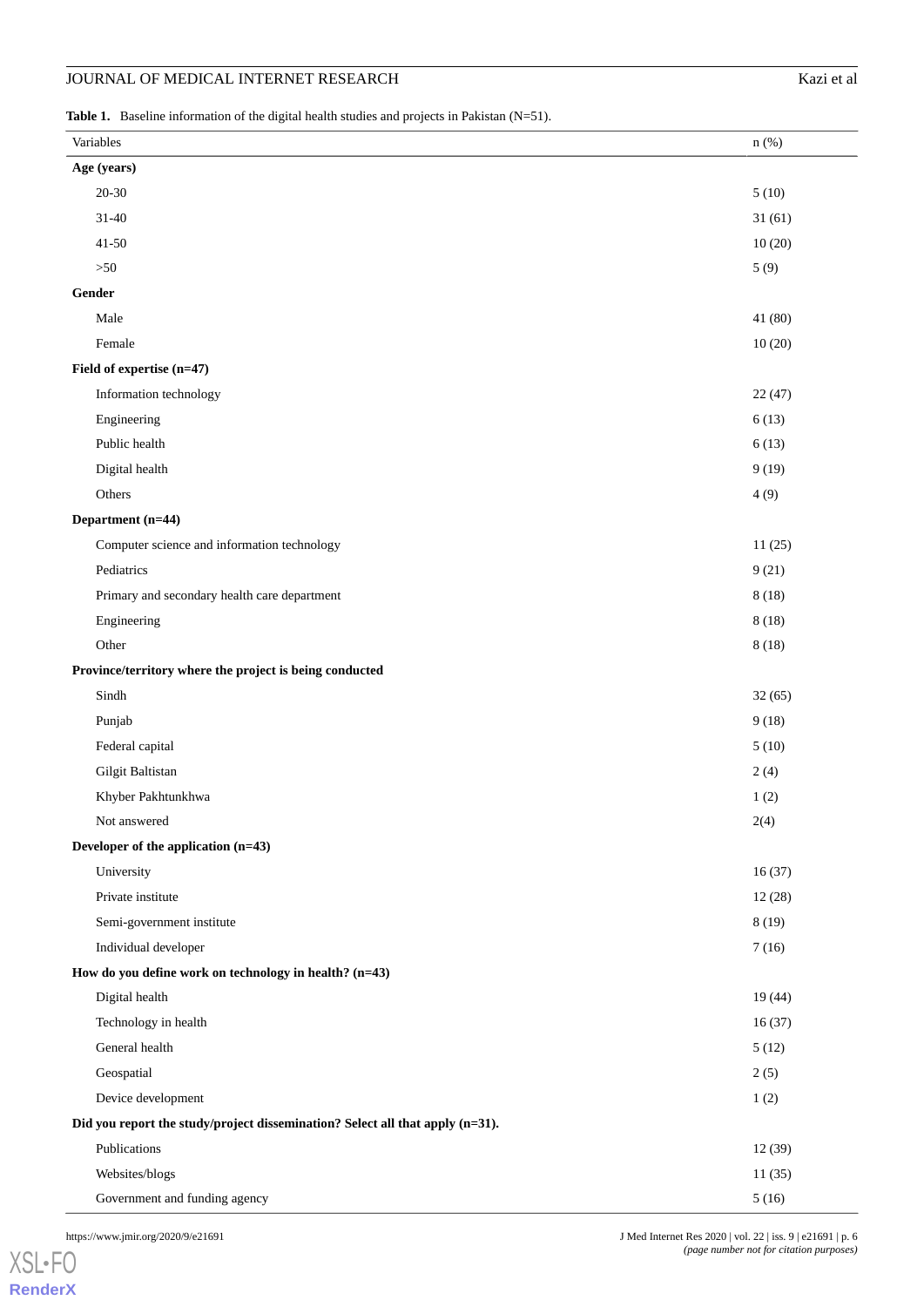| Variables                | $n$ (%) |
|--------------------------|---------|
| $\sim$ $\sim$<br>Not yet | 3(10)   |

Of the 51 interventions, 45% (23/51) were centered around research, 29% (15/51) on implementation, 12% (6/51) on application or software development, 4% (2/51) each on prototype or device development, and 2% (2/51) each for commercial projects and system development. Core teams consisted of professionals from different backgrounds; information technology (IT) professionals comprised 40% (21/51) of the core teams, followed by investigators (5/51, 10%), epidemiologists (5/51, 10%), students (4/51, 8%), administrators (3/51, 7%), health care professionals (3/51, 7%), field staff (3/51, 7%), electrical engineers (2/51, 4%), biomedical engineers (2/51, 4%), psychologists (2/51, 4%), and cell phone providers  $(1/51, 2\%)$ .

The health domains targeted by the interventions included general health (23/51, 46%), immunization (13/51, 26%), diagnostics (5/51, 10%), and mental health and behavioral change (3/51, 6%). The disease outcomes targeted were NCDs in 56% (29/51) of the interventions, infectious diseases in 33% (17/51) of the interventions, and mental health in 7% (4/51) of the interventions. In regard to target populations, 33% (17/51) of the interventions catered to the general population, 30% (15/51) were specifically for children and adolescents, and 20% (10/51) targeted adults only. The targeted population belonged to all the various socioeconomic classes, with 39% (20/51) belonging to the middle class, 38% (19/51) to lower socioeconomic class, and 23% (12/51) to upper socioeconomic class, as per the participants' self-rating.

These projects are also using innovative ideas for their implementation: 30% (15/51) of the respondents reported using a new technique or method, 17% (9/51) implemented the technology in a novel way, and 15% (8/51) used a centralized system; 9% (5/51) of the interventions were low-cost and mobile app–based and another 9% (5/51) were based in remote areas with constraint settings.

Smartphones and devices were the most commonly used component of digital health, used in 55% (28/51) of the interventions; websites and portals were employed in 25% (13/51), telehealth was used in 9% (5/51), special devices like e-stethoscopes and e-ultrasounds were used in 9% (5/51) of the projects, and 3% (2/51) used feature mobile phones and functional phones. When asked about barriers encountered in study implementation, 21% (11/51) reported that the population could not use the technology or mobile phones. Cost was the second most common barrier, reported by 16% (8/51) of the responders, followed by privacy concerns, which were raised by 12% (6/51) of the responders.

At the time of the study, 37% (19/51) of projects were fully operational, 26% (13/51) were completed, and 15% (8/51) were in the process of being scaled up. In regard to the development stage of the technologies, 44% (22/51) of the technologies used in the interventions were fully launched, 34% (17/51) were in the pilot phase, 16% (8/51) were in the conceptual stage, and only 3% (2/51) of the technologies employed were regularized. Major barriers faced in implementing the project-specific

| $n$ (%) |
|---------|
|         |

technology were the cost of technology for 28% (14/51) of the projects, lack of skilled personnel for 18% (9/51), and internet connectivity issues for 16% (8/51). The major costs involved in most projects were equipment and infrastructure costs in 42% (21/51) of the projects, followed by human resource personnel for 23% (12/51) and field implementation for 18% (9/51). For storage, 73% (37/51) of projects used a local server for data storage while the rest (14/51, 27%) engaged cloud technology. MySQL was used in 66% (34/51) of projects as a server for the database, while 11% (6/51) used SQLite, 9% (5/51) used Firebase, and 9% (5/51) used Postgres Structure Query Language (PostgreSQL). Programming languages used include Java (15/51, 30%), C/C++ (12/51, 24%), PHP (10/51, 20%), Python and Java (4/51, 7% each), DOT Net and ROR (3/51, 6% each).

Users were required to undergo some training specific to the technology being used in 76% (39/51) of the interventions, and this training varied in terms of duration. The individuals and groups most likely to benefit from the interventions are health care providers (22/51, 44%), followed by global health organizations (17/51, 33%) and digital health administration (17/51, 33%). At the time of the survey, 74% (38/51) of the projects were being evaluated.

AI or ML is being used in 31% (16/51) of the projects, with most projects using TensorFlow (19/51, 38%), MATLAB (16/51, 31%), and General Architecture for Text Engineering (GATE; 8/51, 15%). Only 2% (1/51) of the projects were connected to a national database. Plans for scaling up were present in 59% (30/51) of the projects; 13% (7/51) were fully commercialized and 7% (4/51) were awaiting patent approval. Data were accessible to only the administrators in 76% (39/51) of the projects. Funding agencies and universities were given access to 5% (3/51) of the projects. All respondents agreed on having a data retention policy beyond the project duration. Ethics board approval before implementation was required for 51% (26/51) of the projects, 33% (17/51) required licensed software, and 6% (3/51) required approval from regulatory bodies before implementation. Written consent from participants was taken in 42% (21/51) of projects, 33% (17/51) utilized verbal consent, 7% (4/51) used electronic consent, 9% (5/51) each did not take consent or did not require it for the intervention.

#### **Qualitative Results**

The 4 SWOT themes that were identified are the following: (1) project novelty, (2) technology constraint, (3) catalyzing culture, and (4) workforce training duration.

#### *Project Novelty*

The results of the study show that the research population, including professionals in IT, engineering, public health, and digital health across different provinces, prefer project innovation to be focused on the domains of telehealth, AI diagnostics, and the digitization of EPI data. At present, the

 $XS$ -FO **[RenderX](http://www.renderx.com/)**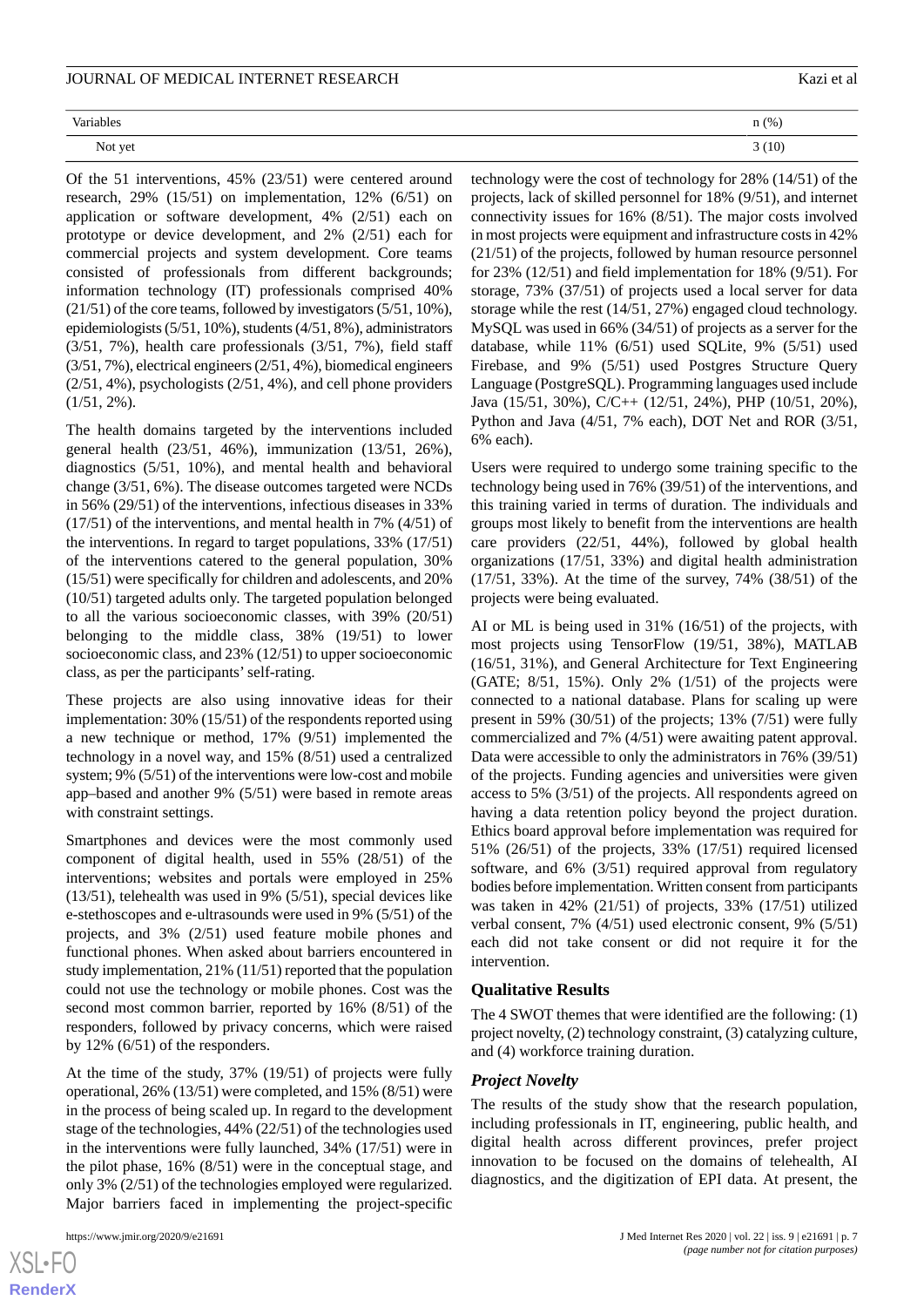projects are in different phases of development, such as exploratory, research, ideation, delivery, and others.

#### *Technology Constraints*

The professionals with diverse backgrounds (which include individuals from IT, engineering, public health, and digital health) face many barriers in implementing the technology due to the following: (1) patentability; (2) little deployment of mHealth apps and new digital tools in current clinical practices; (3) a communication gap between multiple stakeholders (which include technology entrepreneurs, investors, developers, researchers, and practicing physicians) because of the complexity and involvement of experts from diverse domains in digital health projects (the data shows that clinical experts were only involved in the implementation phase and were not represented or asked for input at the planning and initiation phases of the interventions); (4) lack of evidence on the validations of digital health devices and smartphone apps; (5) unavailability of regulatory frameworks.

On the other hand, the existing technologies currently used do not support large data sets, the replacement of gadgets is costly, and the tools for natural language processing for local languages are unavailable.

#### *Catalyzing Culture*

There is a communication gap when it comes to exchanging ideas and initiatives, primarily between physicians, technology experts, and researchers. Hence, there is a need for better communication to scale up and integrate digital health into the health care system in Pakistan. In addition, there should be advanced collaborative pathways to improve user wellbeing where the roles of investors, their responsibility, rights, and transparency should be clearly described. The result of this study shows that participants felt that there is a lack of guidance on how to utilize technologies to better suit the objectives of digital health interventions.

#### *Workforce Training Duration*

On-the-job training becomes pivotal in enabling individuals to acquire essential skills (related to technology advancement) for a meaningful contribution. For the teams involved in these projects to acquire a basic understanding before initiation, 2 to 3 training days were considered. Another important point raised was the need for digital health certificate programs for an average of 6 months, as these can advance one's career further.

#### **SWOT Analysis**

#### *Profiles of the Projects*

The set of projects selected for this study is representative of all the provinces in Pakistan. The academic sector is contributing significantly to digital health in Pakistan. There were a good number of projects which were funded internally through their parent organization; this is an important factor in increasing the chances of the scalability and sustainability of the intervention as self-reported by the participants. The interventions in these projects targeted the general health of the population, focusing on both communicable and noncommunicable diseases, and providing services to individuals from all socioeconomic groups. There was, however, less focus on subspecialty medicine in the

interventions as most projects were found to revolve around family medicine and general health domains. The interventions under study did not use geospatial technology as part of their interventions for local health problems such as regional outbreaks, epidemics, and surveillance activities. The use of AI and ML was observed to be used at the rudimentary level, either due to a lack of big data sets or access to the main datasets.

A significant proportion of the interventions were based on smartphones, which are owned by less than one-third of the population [[49\]](#page-12-10). Digital health is steadily growing as an industry in Pakistan, and there are a lot of opportunities to work with different health care providers in both programmatic and research domains as part of public health and clinical settings. Globally, digital health has been used to address domains like mental health and maternal and child health; however, in our SWOT analysis, there were limited studies in this domain and hence this could be a very important opportunity—perhaps even more relevant now due to the COVID-19 pandemic [[50\]](#page-12-11). AI and ML are currently revolutionizing the digital health landscape across the world, and the Pakistani health care community needs to take advantage of such technologies to derive significant benefits for the population's health.

In our study findings, one of the major constraints in conducting and scaling up technology-based interventions and programs in Pakistan was the low availability of human resources with technology-specific skills in addition to restricted local training and capacity building opportunities. There is also a low trend of sharing data publicly due to multiple reasons, as reflected in the low percentage of studies published in the public domain, an issue that raises serious concerns. The technologies being used in most projects are old generation, and this can make stability and sustainability challenging to achieve. Currently, there is a trend in Pakistan to develop custom-made software in-house, thus limiting value for money and creativity. Further details are displayed in [Multimedia Appendix 2](#page-10-11).

#### *Project Team Characteristics*

The teams were diverse with professionals belonging to different disciplines, reflecting collaboration across different sectors. A good representation of IT professionals is central to making sure the projects are technologically sound. The results of the study show that professionals belonging to different industries prefer project novelty to be a focus in the domains of telehealth, AI diagnostics, and digitization of EPI data. At present, the projects are in various phases, including exploratory, research, ideation, proof of concept, and implementation.

There is a noticeably low representation of individuals with research and evaluation backgrounds in the project teams, and IT experts and clinical teams might not have the bandwidth to evaluate the impact of these projects. The basics of digital health and its importance can be introduced to students at the undergraduate and postgraduate levels in health care and IT disciplines. There is room for better collaboration across various sectors. Health care and IT professionals especially have an important role to play in shaping the future of digital health and therefore need to get involved. There was a significant proportion of projects designed entirely by individual developers. While this may have certain advantages, often these

```
XSL•FO
RenderX
```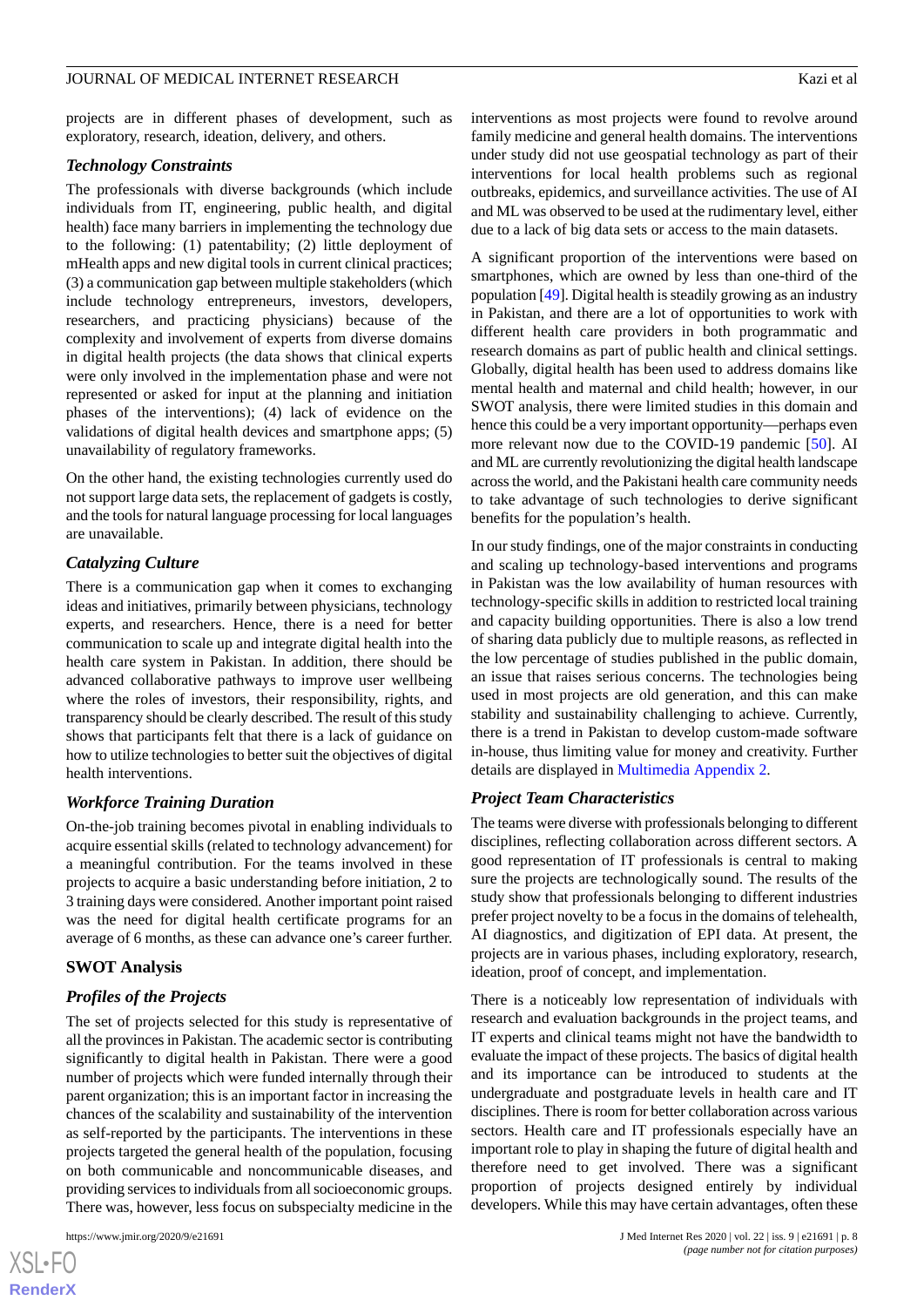developers lack the insight that health care professionals have regarding the needs of the patients and the health system in general.

#### *The Technology Used in Current Projects*

Most projects are employing advanced technologies to store data. MySQL is a popular, easy-to-use framework [[51](#page-12-12),[52\]](#page-12-13). Most initiatives are currently saving data on local servers, which ensure data privacy. The local servers used for storage come with the drawback of high maintenance cost and high bandwidth. Also, these servers may not be practically usable when the interventions are scaled up. Projects studied are also employing interactive modes of communication to engage the users better.

Some projects are still using outdated programming frameworks that have been replaced worldwide, inhibiting the use of state-of-the-art analytical and decision support features such as Python and geospatial technology such as imaging, analytics, mapping tools, and AI and ML. These limitations can be overcome with the use of technology frameworks that consume lower bandwidth, capacity building for Python and other modern technical software languages, AI and MI, and cloud-based services. It was also noted that the majority of the end-users of the projects required some training before use. There is little to no cybersecurity and regulation of the technology used to gather the data, and little expertise to develop more secure systems. There is also a lack of an established mechanism to determine the effectiveness of training and capacity in the area of cybersecurity.

#### *Project Evaluation*

At the time of the survey, most of the projects were undergoing an evaluation process using a variety of tools, and a high proportion of them were being scaled up, which reflects the acceptability and success of digital health interventions in the society. Most of the participants consider the strengths of the project in terms of technology, focusing on the use of hospital information systems, AI models, patient monitoring and information tracking system, cloud base, time consultation, and square database in their existing projects. On the other hand, the participants consider a lack of resources, unavailability of technology solutions, and a lack of integration with allied systems as the major factors limiting project advancement and scalability. There is an extremely low ratio of manuscript publications in the digital health domain due to the lack of technical skills and ethical implications; hence, most of the relevant work is not published on scientific forums. Therefore, the majority of projects are only being reported on project websites and blogs, which may often exaggerate the impact of the interventions and may not be based on valid evidence or reality.

There are a lot of opportunities to employ AI and ML techniques in the evaluation of big data sets, as these tools are readily available in Pakistan. More projects need to be connected with national databases and registries. This will help in scaling up the projects from the implementation and commercialization perspective. Stringent monitoring and evaluation of the overall project, in addition to technology and clinical aspects, need to be improved. Furthermore, improvement in the reporting

 $XS$  $\cdot$ FC **[RenderX](http://www.renderx.com/)** standards is also required to enhance the quality and efficacy of digital health-based interventions and programs. There is an increased reliance on conventional paper-based checklists and rudimentary tools lacking coverage of technology and health aspects.

#### *Ethics in Digital Health*

All our respondents agreed on having their digital health projects regulated by independent ethics committees, with access to data limited to relevant personnel only. The stakeholders were also mindful of the importance of data retention and archiving. Of the 51 projects examined, 10% (5/51) did not obtain consent from the end-users related to the project, which might include clinical or personal identifier data. Around half of the studies had ethical approval to implement the projects or the study. The majority of the participants felt the need for an independent ethics committee led by the local institution as opposed to a regional or public based ethical committee. However, one common critique of local ethical boards is the poor quality and the lack of adherence to national and international guidelines. Unfortunately, not following the standard guidelines might have ethical and legal implications not only for the study but to the parent institute as well. Hence, strict compliance with the ethical standards set by national and international standards is highly recommended.

There is also a pressing need at the national level to establish ethical frameworks, standardize consent norms, and identify the regulatory approvals needed before a project can be implemented and launched, especially when something is scaled at a larger level. The Ministry of Information Technology and Telecom in Pakistan appears to be the body with the relevant mandate. There is currently a limited national effort dedicated to addressing the ethical concerns that arise in digital health projects, such as data privacy, retention, and determining the situations when consent is not required.

## *Discussion*

## **Principal Findings**

This is the first study conducted in Pakistan that looks at digital health interventions at a national level using SWOT analysis, and that also examines the technology and ethical dimensions of digital health. In the baseline survey, both qualitative and quantitative data were collected using a mixed-methods strategy; therefore, SWOT analysis was the most suitable strategy to analyze the data and highlight the impact of different digital health initiatives in Pakistan, as it allowed for the identification of internal factors as well as external factors that influence the implementation of these initiatives.

Overall, digital health or the use of technology in all domains of health is an emerging factor globally, and especially in resource-constrained settings; it can be a powerful solution for improving health outcomes locally and at the grass-root levels. This study and SWOT analysis were conducted just before the global COVID-19 pandemic. However, the findings obtained resonate with the demand and improvement in digital health interventions and innovations in line with the health system. Since the COVID-19 pandemic, the role of and demand for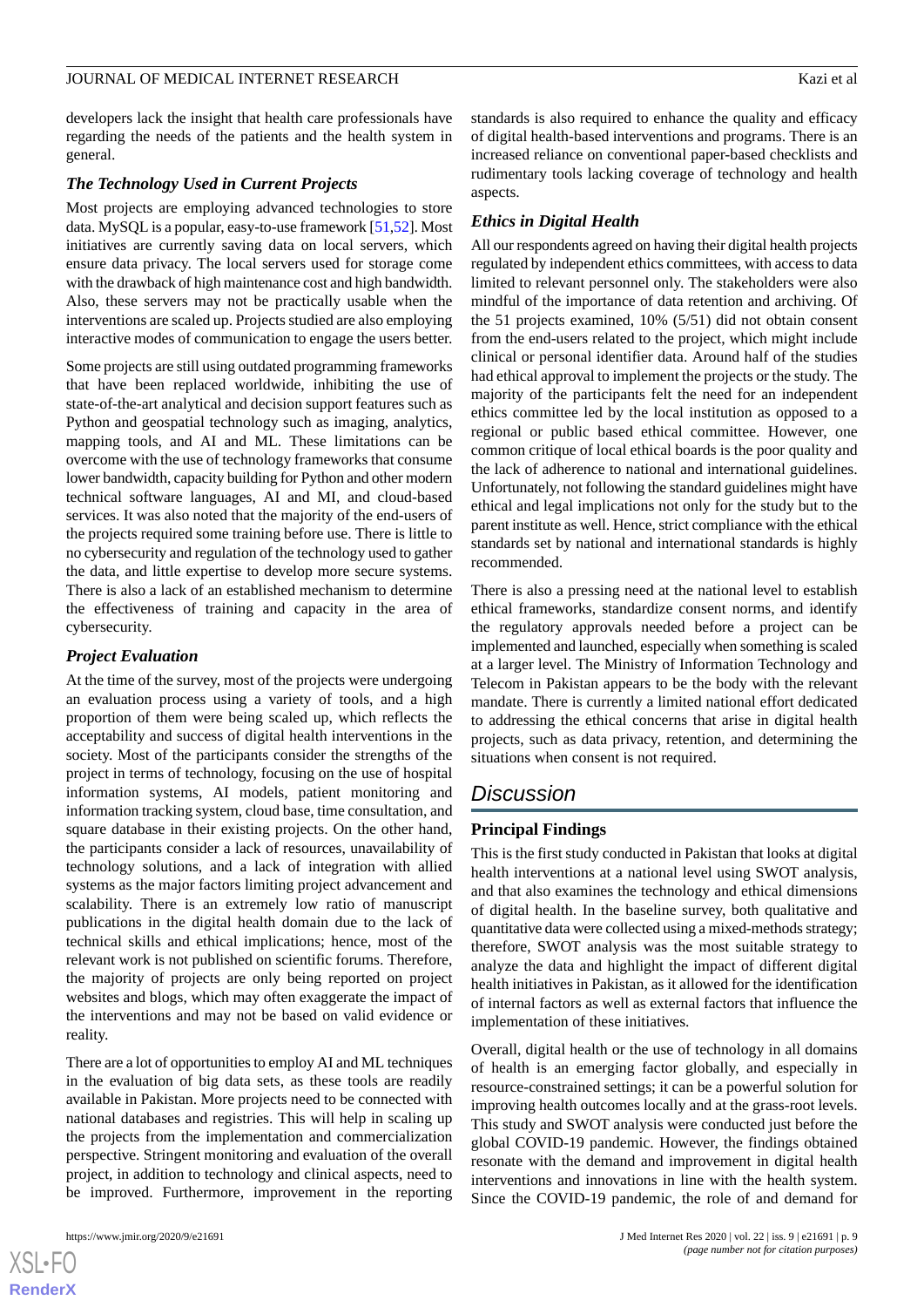digital health has increased significantly, and in some scenarios, it is the only viable solution for moving forward while following a social distancing strategy. In Pakistan, the use of digital health technologies in handling the COVID-19 pandemic has surged, especially in the public sector; 3 notable interventions being implemented include: (1) real-time registries and dashboards to visualize and download positive cases and relevant data, (2) a COVID-19–specific telehealth portal where patients can consult a doctor online, (3) an SMS text messaging–based EHSAAS emergency cash transfer program providing financial support to citizens identified by the government's poverty criteria during the enforced COVID-19 lockdown [53–56].

Due to resource constraints, the current infrastructure of Pakistan still struggles with providing access to high-speed internet and smartphones to two-thirds of its population [[46\]](#page-12-7). Furthermore, high budget requirements in the establishment and implementation of technology-based interventions, including human resources and infrastructure costs like software and servers, is a major barrier among countries under-budgeted for technology and health sectors such as Pakistan [\[53](#page-12-14)]. This limits the potential impact of technology-based interventions that could be carried out for a more extensive and socioeconomically diverse audience [[46\]](#page-12-7).

Our study revealed that 36% (18/51) of the current projects involve smartphones as a medium for service delivery, which is in line with Pakistan Telecommunication Authority (PTA) data which states a similar number of smartphone ownership. However, on closer inspection, most of the smartphone owners are concentrated in urban populations, sometimes with one person owning more than one smartphone [[46\]](#page-12-7). Similarly, the nationwide Pakistan Demographic and Health Survey 2017-2018 revealed that 22.9% of urban households had an internet connection compared to 4.9% in rural areas [[54\]](#page-12-15). While smartphones offer an interactive interface and allow for more complex web-based applications to be developed, the generalizability of these interventions or programs is limited due to the non-accessibility of smartphones to the majority of the population in present-day Pakistan. Hence, looking at the ground reality, any successful interventions with an excellent outreach would have to be generalizable to a majority of the population, even if it is not the most advanced technology.

Our SWOT analysis also highlighted that most hospitals, basic health care units, and tertiary centers do not have the capacity to incorporate digital health interventions, and therefore all the efforts being made in this area are fragmented and vertical. Electronic health records (EHRs) are an indispensable tool in aligning digital health projects with the existing health system [[55](#page-12-16)[,56](#page-12-17)]. A study done in the province of Khyber Pakhtunkhwa in 2017 revealed that of the 35 hospitals studied, only 1 (0.03%) fulfilled all the requirements of basic EHRs [\[57](#page-12-18)]. An eHealth readiness assessment in Pakistan reported low e-literacy in health care professionals and showed that the cost of technology is a major barrier faced by hospitals in introducing EHRs, reflecting the need for health care staff training on the proper usage of digital health tools and technology before technology implementation on a larger scale [61–63].

The projects in this study originated from various sectors, with equal representation from the public (17/51, 34%) and private (17/51, 34%) sectors. This is a novel approach, as previous research was less balanced (eg, in a study based in Bangladesh, the private sector was the primary contributor [[44\]](#page-12-5)). The active involvement of the public sector is very promising, as no sustainable impact can be made without the active participation of the public sector.

One major gap identified in the analysis was the lack of ethical and legal regulations at the national level. The Ministry of Health and the Ministry of Information Technology and Telecommunications in Pakistan have to work together to implement a policy for regulating the use of technology in the health sector and standardize the procedures for developing and executing digital health–based projects. However, health is a provincial matter in Pakistan while IT is a federal subject; this will present a challenge in this regard. Our results also showed that only 1 project was connected to a national database; this demonstrates the need for better collaboration and communication between the different stakeholders and the government toward sharing the data and unifying the currently fragmented system. Another barrier related to academia and digital health was the absence of undergraduate and postgraduate level degrees and courses in Pakistan. Several of the weaknesses and threats associated with human resource capacity are linked to the lack of any formal program in digital health in Pakistan. Lastly, as per our SWOT analysis findings, the main risks associated are (1) data storage and retention; (2) hidden costs due to storage, security, processing, archiving, analyzing, and cloud; (3) unorganized dataset leads to incompetent analytics and faulty trends and predictions; and (4) data privacy and security.

#### **Strengths and Contribution of the Study**

To the best of the authors' knowledge, this is the first study that looks into digital health interventions in Pakistan as a whole. Rather than just considering the PubMed published literature, the stakeholders with both published and unpublished projects were interviewed for the SWOT analysis to provide a more holistic picture of current digital health-related projects.

#### **Limitations**

This study was conducted by researchers from academic universities; thus, there is a possibility of low representation of projects from industry and public domains. In addition, only the interventions conducted in the last 5 years were taken into consideration, and the work done in this field before that might have been missed due to possible recall bias. The authors approached all potential stakeholders, but consent was denied in a few cases. The respondents self-reported whether their projects are or have been evaluated; however, this could not be verified by an independent source. Lastly, since digital health is a relatively new field in Pakistan, there are still some grey areas as to what interventions fall in the domain of digital health; therefore, some relevant work may have been missed. However, the investigators have tried their best to include all the interventions carried out in Pakistan in the domain of digital health in the last 5 years.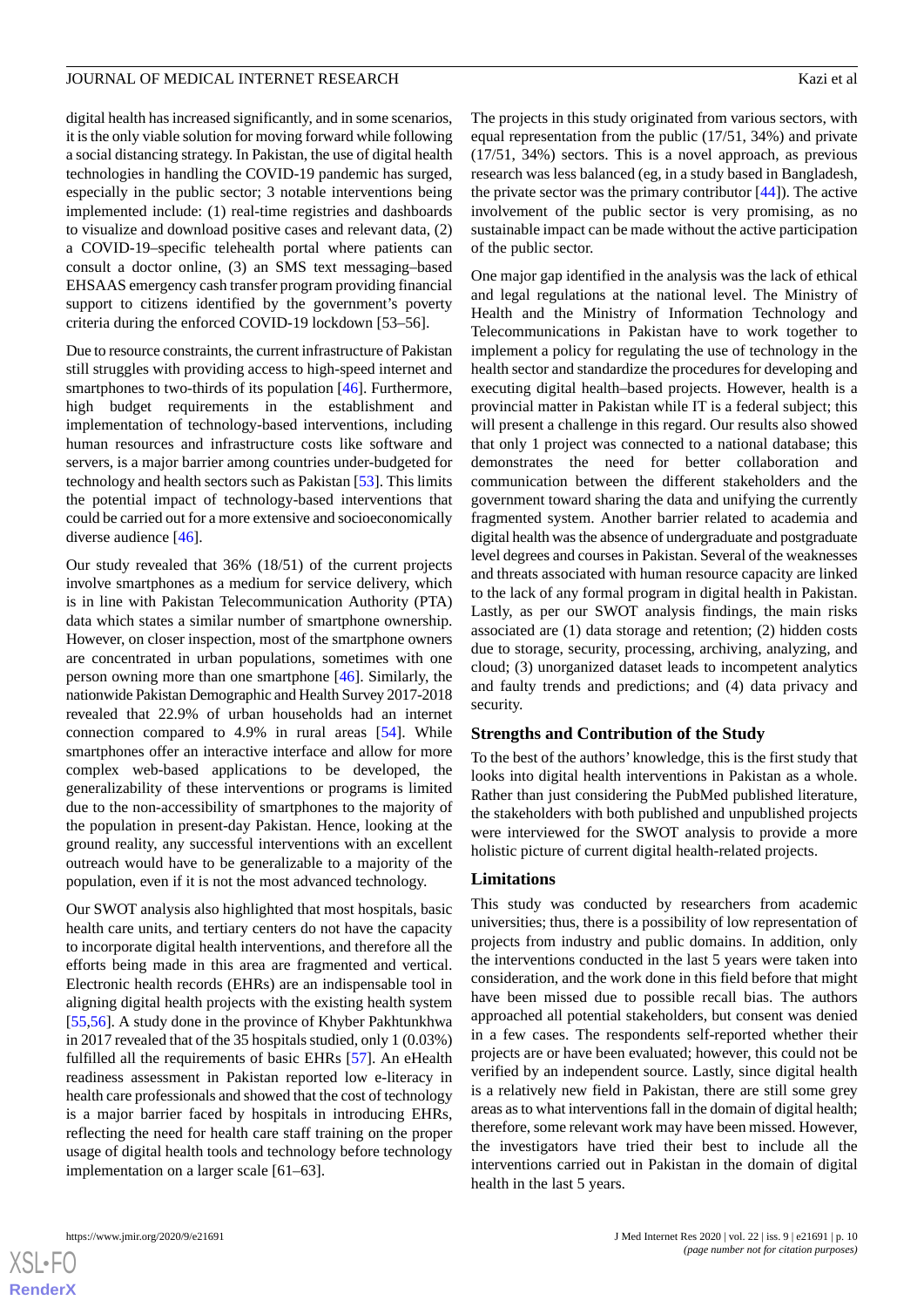#### JOURNAL OF MEDICAL INTERNET RESEARCH Kazi et al. Kazi et al.

#### **Conclusions**

Digital health–based interventions are, slowly but steadily, being ushered into the existing health system of Pakistan. There are still significant hurdles, barriers, and roadblocks in the form of limited internet facilities, phone ownership, network coverage, unavailability of regulatory frameworks, data protection and security regulation, accessibility, affordability, and paper-based health records, limiting the types of technologies that can be

utilized for effective interventions. However, despite all the challenges, digital health is steadily expanding through the efforts of multiple stakeholders in both the public and private sectors. It is difficult to say how effective these interventions have been, as not all interventions are being evaluated or published. The future for digital health does look bright, especially after the government's new initiative to digitalize the public sector in Pakistan [\[58](#page-12-19)].

## **Acknowledgments**

We gratefully acknowledge the financial support of the Grand Challenges Research Fund (GCRF), UK. This research was carried out as part of the Capacity Building in Technology-Driven Innovation in Healthcare (CoNTiNuE) project, funded by the UK-GCRF program. We are also grateful to all the participants and facilitators of the conducted workshops. Thank you to the eHealth Association of Pakistan (eHAP) and Ms. Salima Gulzhar for their support.

#### **Conflicts of Interest**

<span id="page-10-10"></span>None declared.

## **Multimedia Appendix 1**

Resource list: details of all the projects, studies, and other grey literature considered for the strengths, weaknesses, opportunities, and threats (SWOT) analysis.

<span id="page-10-11"></span>[[XLSX File \(Microsoft Excel File\), 40 KB](https://jmir.org/api/download?alt_name=jmir_v22i9e21691_app1.xlsx&filename=9819fdcd806e182a27f5b0ce27c66aeb.xlsx)-[Multimedia Appendix 1\]](https://jmir.org/api/download?alt_name=jmir_v22i9e21691_app1.xlsx&filename=9819fdcd806e182a27f5b0ce27c66aeb.xlsx)

## **Multimedia Appendix 2**

<span id="page-10-0"></span>Strengths, weaknesses, opportunities, and threats (SWOT) analysis table. [[PDF File \(Adobe PDF File\), 178 KB](https://jmir.org/api/download?alt_name=jmir_v22i9e21691_app2.pdf&filename=ca8766d3fa047f6b1c2e5669ac43f82b.pdf)-[Multimedia Appendix 2\]](https://jmir.org/api/download?alt_name=jmir_v22i9e21691_app2.pdf&filename=ca8766d3fa047f6b1c2e5669ac43f82b.pdf)

#### <span id="page-10-1"></span>**References**

- <span id="page-10-2"></span>1. Dhingra D, Dabas A. Global Strategy on Digital Health. Indian Pediatr 2020 Apr 25;57(4):356-358. [doi: [10.1007/s13312-020-1789-7\]](http://dx.doi.org/10.1007/s13312-020-1789-7)
- <span id="page-10-4"></span><span id="page-10-3"></span>2. Organization W. mHealth. Use of appropriate digital technologies for public health: report by Director-General. 71st World Health Assembly provisional agenda item 2017;12:A71.
- <span id="page-10-5"></span>3. Global Market Insights, Inc. Digital Health Market Share Trends 2019-2025 Growth Forecast Report Internet. URL: [https:/](https://www.gminsights.com/industry-analysis/digital-health-market) [/www.gminsights.com/industry-analysis/digital-health-market](https://www.gminsights.com/industry-analysis/digital-health-market) [accessed 2020-01-23]
- <span id="page-10-6"></span>4. Organization W. Seventy-first world health assembly: digital health. Geneva: WHA 2018;7:71.
- <span id="page-10-7"></span>5. URL: [https://www.forbes.com/sites/bernardmarr/2016/07/18/](https://www.forbes.com/sites/bernardmarr/2016/07/18/how-the-connected-car-is-forcing-volvo-to-rethink-its-data-strategy/#20cfeab13e8d) [how-the-connected-car-is-forcing-volvo-to-rethink-its-data-strategy/#20cfeab13e8d](https://www.forbes.com/sites/bernardmarr/2016/07/18/how-the-connected-car-is-forcing-volvo-to-rethink-its-data-strategy/#20cfeab13e8d) [accessed 2020-01-25]
- 6. Mejia N. AI-Based Fraud Detection in Banking Current Applications and Trends Internet. Emerj. URL: [https://emerj.](https://emerj.com/ai-sector-overviews/artificial-intelligence-fraud-banking/) [com/ai-sector-overviews/artificial-intelligence-fraud-banking/](https://emerj.com/ai-sector-overviews/artificial-intelligence-fraud-banking/)
- 7. URL: <https://www.partnershiponai.org/> [accessed 2020-01-25]
- 8. Sophie P, Javier GP, Andrew C, Zsuzsanna V. From treatment to prevention: The evolution of digital healthcare. https://media.nature.com/original/magazine-assets/d42473-019-00274-6/d42473-019-00274-6.pdf. URL: [https://www.](https://www.nature.com/articles/d42473-019-00274-6) [nature.com/articles/d42473-019-00274-6](https://www.nature.com/articles/d42473-019-00274-6) [accessed 2020-01-23] [[WebCite Cache ID](http://www.webcitation.org/

                                            https://media.nature.com/original/magazine-assets/d42473-019-00274-6/d42473-019-00274-6.pdf) [https://media.nature.com/original/magazine-assets/d42473-019-00274-6/d42473-019-00274-6.pdf\]](http://www.webcitation.org/

                                            https://media.nature.com/original/magazine-assets/d42473-019-00274-6/d42473-019-00274-6.pdf)
- <span id="page-10-8"></span>9. Merchant RK, Inamdar R, Quade RC. Effectiveness of Population Health Management Using the Propeller Health Asthma Platform: A Randomized Clinical Trial. J Allergy Clin Immunol Pract 2016;4(3):455-463. [doi: [10.1016/j.jaip.2015.11.022\]](http://dx.doi.org/10.1016/j.jaip.2015.11.022) [Medline: [26778246](http://www.ncbi.nlm.nih.gov/entrez/query.fcgi?cmd=Retrieve&db=PubMed&list_uids=26778246&dopt=Abstract)]
- <span id="page-10-9"></span>10. Merchant R, Szefler SJ, Bender BG, Tuffli M, Barrett MA, Gondalia R, et al. Impact of a digital health intervention on asthma resource utilization. World Allergy Organ J 2018;11(1):28 [\[FREE Full text](https://waojournal.biomedcentral.com/articles/10.1186/s40413-018-0209-0)] [doi: [10.1186/s40413-018-0209-0\]](http://dx.doi.org/10.1186/s40413-018-0209-0) [Medline: [30524644](http://www.ncbi.nlm.nih.gov/entrez/query.fcgi?cmd=Retrieve&db=PubMed&list_uids=30524644&dopt=Abstract)]
- 11. Shull JG. Digital Health and the State of Interoperable Electronic Health Records. JMIR Med Inform 2019 Dec 01;7(4):e12712 [[FREE Full text](https://medinform.jmir.org/2019/4/e12712/)] [doi: [10.2196/12712\]](http://dx.doi.org/10.2196/12712) [Medline: [31682583\]](http://www.ncbi.nlm.nih.gov/entrez/query.fcgi?cmd=Retrieve&db=PubMed&list_uids=31682583&dopt=Abstract)
- 12. Tokai Y, Yoshio T, Aoyama K, Horie Y, Yoshimizu S, Horiuchi Y, et al. Application of artificial intelligence using convolutional neural networks in determining the invasion depth of esophageal squamous cell carcinoma. Esophagus 2020 Jan 24:1-7. [doi: [10.1007/s10388-020-00716-x](http://dx.doi.org/10.1007/s10388-020-00716-x)] [Medline: [31980977\]](http://www.ncbi.nlm.nih.gov/entrez/query.fcgi?cmd=Retrieve&db=PubMed&list_uids=31980977&dopt=Abstract)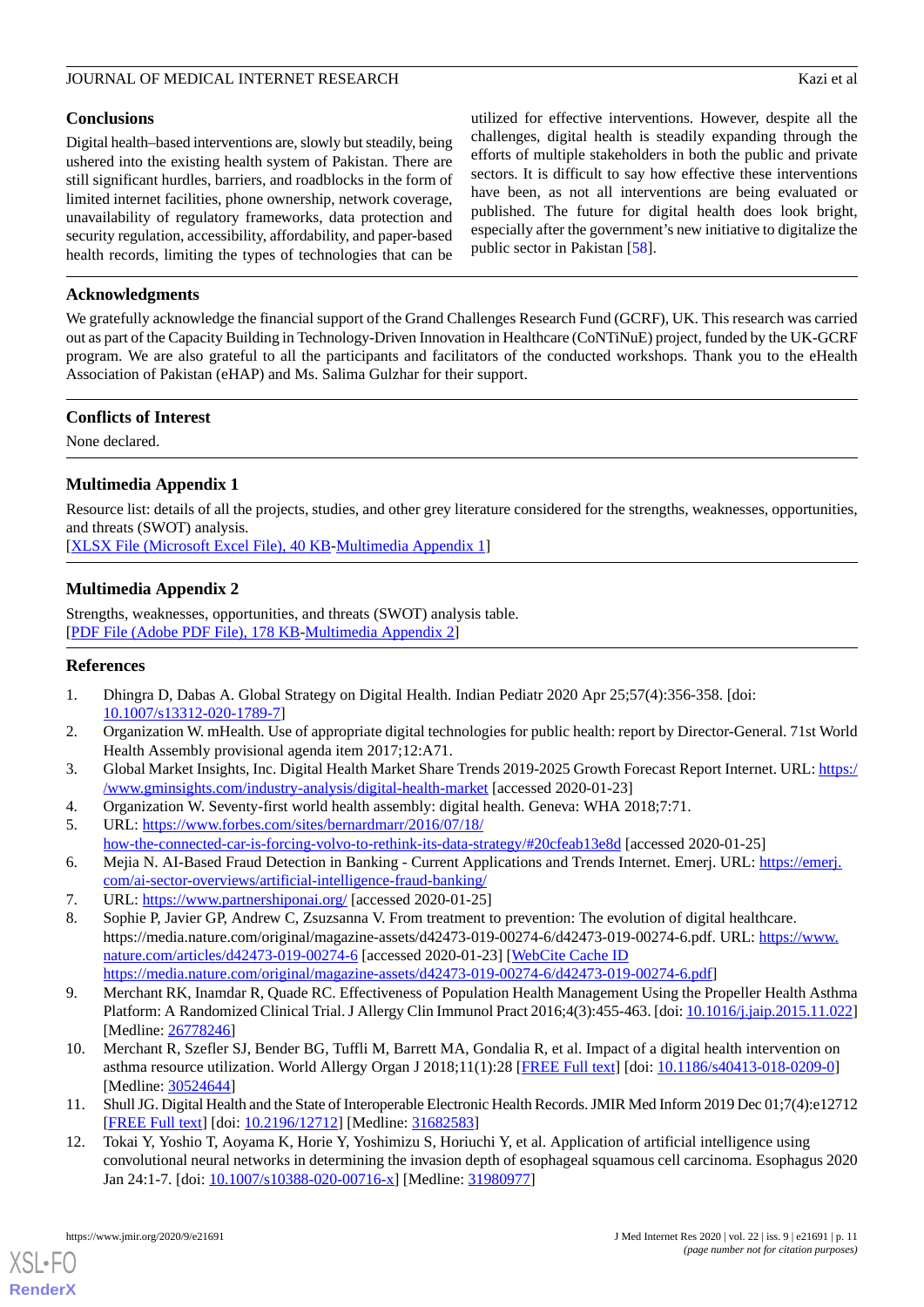#### JOURNAL OF MEDICAL INTERNET RESEARCH Kazi et al. Kazi et al.

- <span id="page-11-0"></span>13. McKinney SM, Sieniek M, Godbole V, Godwin J, Antropova N, Ashrafian H, et al. International evaluation of an AI system for breast cancer screening. Nature 2020 Jan 1;577(7788):89-94. [doi: [10.1038/s41586-019-1799-6](http://dx.doi.org/10.1038/s41586-019-1799-6)]
- <span id="page-11-2"></span><span id="page-11-1"></span>14. Esteva A, Kuprel B, Novoa RA, Ko J, Swetter SM, Blau HM, et al. Dermatologist-level classification of skin cancer with deep neural networks. Nature 2017 Feb 02;542(7639):115-118. [doi: [10.1038/nature21056\]](http://dx.doi.org/10.1038/nature21056) [Medline: [28117445\]](http://www.ncbi.nlm.nih.gov/entrez/query.fcgi?cmd=Retrieve&db=PubMed&list_uids=28117445&dopt=Abstract)
- 15. Widmer RJ, Collins NM, Collins CS, West CP, Lerman LO, Lerman A. Digital health interventions for the prevention of cardiovascular disease: a systematic review and meta-analysis. Mayo Clin Proc 2015 Apr;90(4):469-480. [doi: [10.1016/j.mayocp.2014.12.026](http://dx.doi.org/10.1016/j.mayocp.2014.12.026)] [Medline: [25841251](http://www.ncbi.nlm.nih.gov/entrez/query.fcgi?cmd=Retrieve&db=PubMed&list_uids=25841251&dopt=Abstract)]
- <span id="page-11-3"></span>16. Honkoop PJ, Simpson A, Bonini M, Snoeck-Stroband JB, Meah S, Fan Chung K, et al. MyAirCoach: the use of home-monitoring and mHealth systems to predict deterioration in asthma control and the occurrence of asthma exacerbations; study protocol of an observational study. BMJ Open 2017 Jan 24;7(1):e013935 [\[FREE Full text\]](http://bmjopen.bmj.com/cgi/pmidlookup?view=long&pmid=28119390) [doi: [10.1136/bmjopen-2016-013935\]](http://dx.doi.org/10.1136/bmjopen-2016-013935) [Medline: [28119390](http://www.ncbi.nlm.nih.gov/entrez/query.fcgi?cmd=Retrieve&db=PubMed&list_uids=28119390&dopt=Abstract)]
- <span id="page-11-4"></span>17. myAirCoach: mHealth assisted self-management in patients with uncontrolled asthma, a randomized control trial. URL: [https://erj.ersjournals.com/content/54/suppl\\_63/PA745.abstract](https://erj.ersjournals.com/content/54/suppl_63/PA745.abstract) [accessed 2020-03-22] [[WebCite Cache ID =](http://www.webcitation.org/

                                            =)]
- <span id="page-11-5"></span>18. Asthma UK. myAirCoach Internet. URL:<https://www.asthma.org.uk/Testing/research2/future/myaircoach/> [accessed 2020-02-04]
- <span id="page-11-6"></span>19. American Hospital Association. Fact Sheet: Telehealth | AHA Internet. URL:<https://www.aha.org/factsheet/telehealth> [accessed 2020-01-23]
- <span id="page-11-7"></span>20. ASPE. Report to Congresshealth and Telemedicine Internet. 2016. URL: [https://aspe.hhs.gov/pdf-report/](https://aspe.hhs.gov/pdf-report/report-congress-e-health-and-telemedicine) [report-congress-e-health-and-telemedicine](https://aspe.hhs.gov/pdf-report/report-congress-e-health-and-telemedicine) [accessed 2020-03-20]
- <span id="page-11-9"></span><span id="page-11-8"></span>21. URL:<https://www.mdedge.com/ccjm/article/189759/practice-management/telemedicine-past-present-and-future> [accessed 2020-01-23]
- <span id="page-11-10"></span>22. Association A. Telehealth: Helping hospitals deliver cost-effective care. Issue Brief 2016;30:7.
- 23. Labrique AB, Wadhwani C, Williams KA, Lamptey P, Hesp C, Luk R, et al. Best practices in scaling digital health in low and middle income countries. Global Health 2018 Nov 3;14(1):1-8. [doi: [10.1186/s12992-018-0424-z\]](http://dx.doi.org/10.1186/s12992-018-0424-z)
- <span id="page-11-11"></span>24. Long L, Pariyo G, Kallander K. Digital Technologies for Health Workforce Development in Low- and Middle-Income Countries: A Scoping Review. Glob Health Sci Pract 2018 Dec 10;6(Suppl 1):S41-S48 [[FREE Full text\]](http://www.ghspjournal.org/cgi/pmidlookup?view=long&pmid=30305338) [doi: [10.9745/GHSP-D-18-00167\]](http://dx.doi.org/10.9745/GHSP-D-18-00167) [Medline: [30305338](http://www.ncbi.nlm.nih.gov/entrez/query.fcgi?cmd=Retrieve&db=PubMed&list_uids=30305338&dopt=Abstract)]
- <span id="page-11-13"></span><span id="page-11-12"></span>25. Githinji S, Kigen S, Memusi D, Nyandigisi A, Mbithi AM, Wamari A, et al. Reducing stock-outs of life saving malaria commodities using mobile phone text-messaging: SMS for life study in Kenya. PLoS One 2013 Jan;8(1):e54066 [[FREE](http://dx.plos.org/10.1371/journal.pone.0054066) [Full text\]](http://dx.plos.org/10.1371/journal.pone.0054066) [doi: [10.1371/journal.pone.0054066](http://dx.doi.org/10.1371/journal.pone.0054066)] [Medline: [23349786](http://www.ncbi.nlm.nih.gov/entrez/query.fcgi?cmd=Retrieve&db=PubMed&list_uids=23349786&dopt=Abstract)]
- 26. Organization W. Preventing stock-outs of antimalarial drugs in sub-Saharan Africa: Novartis's SMS for life. Preventing stock-outs of antimalarial drugs in sub-Saharan Africa: World Health Organization; 2013.
- <span id="page-11-14"></span>27. Pai M, Yadav P, Anupindi R. Tuberculosis control needs a complete and patient-centric solution. Lancet Glob Health 2014 Apr;2(4):e189-e190 [\[FREE Full text\]](https://linkinghub.elsevier.com/retrieve/pii/S2214-109X(14)70198-6) [doi: [10.1016/S2214-109X\(14\)70198-6](http://dx.doi.org/10.1016/S2214-109X(14)70198-6)] [Medline: [25103049](http://www.ncbi.nlm.nih.gov/entrez/query.fcgi?cmd=Retrieve&db=PubMed&list_uids=25103049&dopt=Abstract)]
- <span id="page-11-15"></span>28. Batra S, Ahuja S, Sinha A, Gordon N. eCompliance: Enhancing tuberculosis treatment with biometric and mobile technology. 2012 Feb 28 Presented at: Proceedings of M4D New Delhi, India 2012;28(29); 2012 February 2012; Operation ASHA, New Delhi, India p. 36-40.
- <span id="page-11-16"></span>29. Snidal SJ, Barnard G, Atuhairwe E, Ben AY. Use of eCompliance, an innovative biometric system for monitoring of tuberculosis treatment in rural Uganda. Am J Trop Med Hyg 2015 Jun;92(6):1271-1279 [\[FREE Full text](http://europepmc.org/abstract/MED/25846297)] [doi: [10.4269/ajtmh.14-0413](http://dx.doi.org/10.4269/ajtmh.14-0413)] [Medline: [25846297](http://www.ncbi.nlm.nih.gov/entrez/query.fcgi?cmd=Retrieve&db=PubMed&list_uids=25846297&dopt=Abstract)]
- <span id="page-11-17"></span>30. Khan MAH, Cruz VDO, Azad AK. Bangladesh's digital health journey: reflections on a decade of quiet revolution. WHO South East Asia J Public Health 2019 Sep;8(2):71-76 [\[FREE Full text\]](http://www.who-seajph.org/article.asp?issn=2224-3151;year=2019;volume=8;issue=2;spage=71;epage=76;aulast=Khan) [doi: [10.4103/2224-3151.264849](http://dx.doi.org/10.4103/2224-3151.264849)] [Medline: [31441440](http://www.ncbi.nlm.nih.gov/entrez/query.fcgi?cmd=Retrieve&db=PubMed&list_uids=31441440&dopt=Abstract)]
- <span id="page-11-18"></span>31. Biswas A. Shifting paradigm of maternal and perinatal death review system in Bangladesh: A real time approach to address sustainable developmental goal 3 by 2030. F1000Res 2017 Jul 12;6:1120. [doi: [10.12688/f1000research.11758.1\]](http://dx.doi.org/10.12688/f1000research.11758.1)
- <span id="page-11-19"></span>32. Kamal AK, Shaikh Q, Pasha O, Azam I, Islam M, Memon AA, et al. A randomized controlled behavioral intervention trial to improve medication adherence in adult stroke patients with prescription tailored Short Messaging Service (SMS)-SMS4Stroke study. BMC Neurol 2015 Oct 21;15(1):1-11. [doi: [10.1186/s12883-015-0471-5\]](http://dx.doi.org/10.1186/s12883-015-0471-5)
- <span id="page-11-21"></span><span id="page-11-20"></span>33. Hashmi NR, Khan SA. Interventional study to improve diabetic guidelines adherence using mobile health (m-Health) technology in Lahore, Pakistan. BMJ Open 2018 May 31;8(5):e020094. [doi: [10.1136/bmjopen-2017-020094](http://dx.doi.org/10.1136/bmjopen-2017-020094)]
- <span id="page-11-22"></span>34. Moazam F, Shekhani S. Why women go to medical college but fail to practise medicine: perspectives from the Islamic Republic of Pakistan. Med Educ 2018 Mar 06;52(7):705-715. [doi: [10.1111/medu.13545](http://dx.doi.org/10.1111/medu.13545)]
- 35. Ltd G. Media Internet. Sehat Kahani. URL:<https://sehatkahani.com/media/> [accessed 2020-01-23]
- 36. URL: <https://edoctor.net.pk/> [accessed 2020-01-25]
- 37. Zaidi S, Shaikh SA, Sayani S, Kazi AM, Khoja A, Hussain SS, et al. Operability, Acceptability, and Usefulness of a Mobile App to Track Routine Immunization Performance in Rural Pakistan: Interview Study Among Vaccinators and Key Informants. JMIR Mhealth Uhealth 2020 Feb 13;8(2):e16081 [\[FREE Full text\]](https://mhealth.jmir.org/2020/2/e16081/) [doi: [10.2196/16081](http://dx.doi.org/10.2196/16081)] [Medline: [32053115\]](http://www.ncbi.nlm.nih.gov/entrez/query.fcgi?cmd=Retrieve&db=PubMed&list_uids=32053115&dopt=Abstract)
- 38. Zareen S, Mursalin SM. Managing Dengue Fever by Using the One Health Approach and Electronic Surveillance. OJPHI 2015 May 08;7(1):1-1. [doi: [10.5210/ojphi.v7i1.5965](http://dx.doi.org/10.5210/ojphi.v7i1.5965)]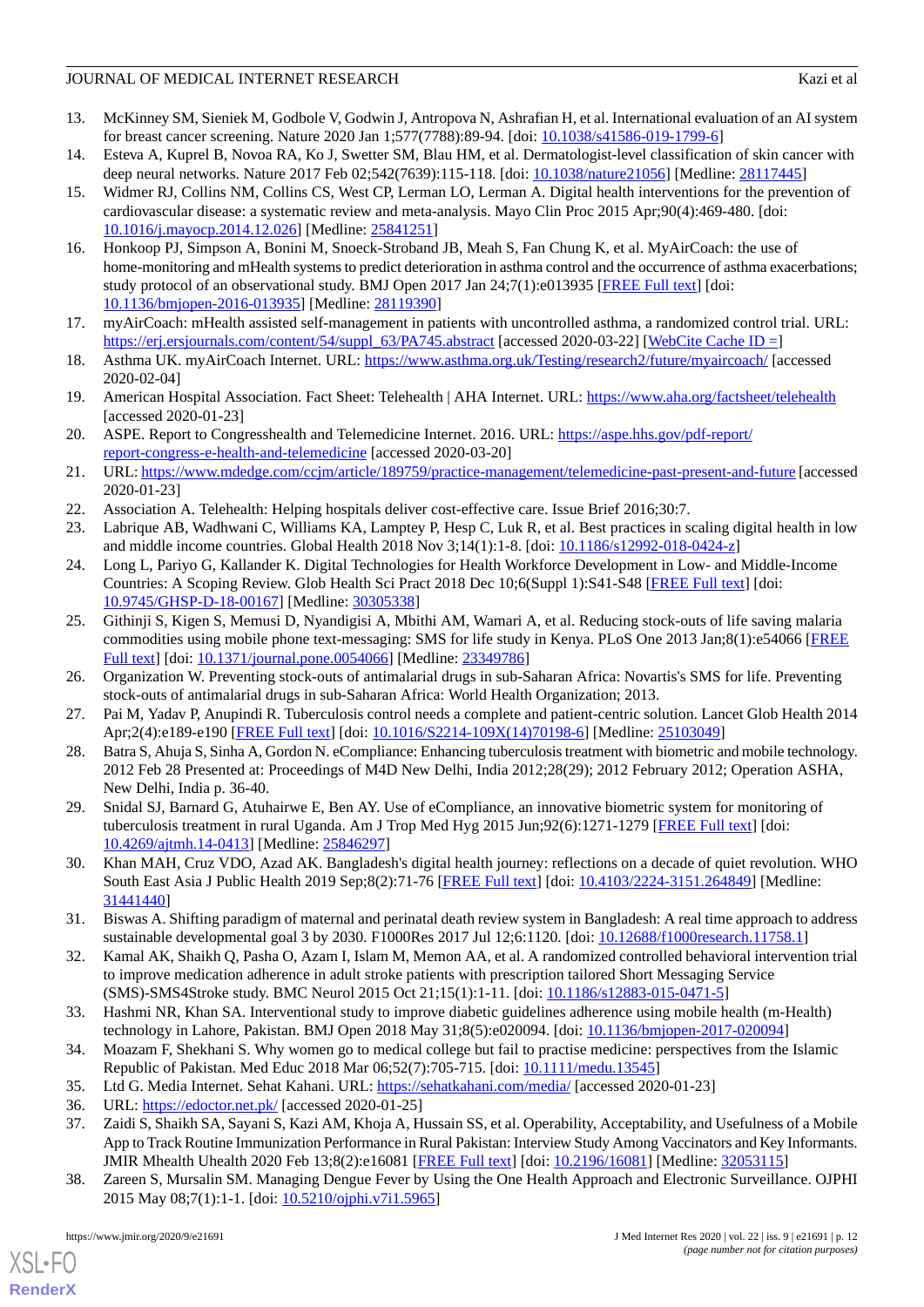#### JOURNAL OF MEDICAL INTERNET RESEARCH Kazi et al. Kazi et al.

- <span id="page-12-0"></span>39. Yousafzai MT, Qamar FN, Shakoor S, Saleem K, Lohana H, Karim S, et al. Ceftriaxone-resistant Salmonella Typhi Outbreak in Hyderabad City of Sindh, Pakistan: High Time for the Introduction of Typhoid Conjugate Vaccine. Clin Infect Dis 2019 Feb 15;68(Suppl 1):S16-S21 [\[FREE Full text\]](http://europepmc.org/abstract/MED/30767003) [doi: [10.1093/cid/ciy877](http://dx.doi.org/10.1093/cid/ciy877)] [Medline: [30767003](http://www.ncbi.nlm.nih.gov/entrez/query.fcgi?cmd=Retrieve&db=PubMed&list_uids=30767003&dopt=Abstract)]
- <span id="page-12-1"></span>40. Mir F, Mahmood F, Siddiqui AR, Baqi S, Abidi SH, Kazi AM, et al. HIV infection predominantly affecting children in Sindh, Pakistan, 2019: a cross-sectional study of an outbreak. Lancet Infect Dis 2020 Mar;20(3):362-370. [doi: [10.1016/S1473-3099\(19\)30743-1\]](http://dx.doi.org/10.1016/S1473-3099(19)30743-1) [Medline: [31866326](http://www.ncbi.nlm.nih.gov/entrez/query.fcgi?cmd=Retrieve&db=PubMed&list_uids=31866326&dopt=Abstract)]
- <span id="page-12-3"></span><span id="page-12-2"></span>41. Bentahar O, Cameron R. Design and Implementation of a Mixed Method Research Study in Project Management. Electronic Journal of Business Research Methods 2015;13(1):1-13 [\[FREE Full text\]](https://tinyurl.com/yxk3oha6)
- <span id="page-12-4"></span>42. edu Internet. (PDF) Yin Case Study Research Design and Methods | Sergio Gonzales Rodriguez - Academia. URL: [https:/](https://www.academia.edu/32420108/Yin_Case_Study_Research_Design_and_Methods) [/www.academia.edu/32420108/Yin\\_Case\\_Study\\_Research\\_Design\\_and\\_Methods](https://www.academia.edu/32420108/Yin_Case_Study_Research_Design_and_Methods) [accessed 2020-01-23]
- <span id="page-12-5"></span>43. Arksey H, O'Malley L. Scoping studies: towards a methodological framework. International Journal of Social Research Methodology 2005 Feb;8(1):19-32. [doi: [10.1080/1364557032000119616\]](http://dx.doi.org/10.1080/1364557032000119616)
- <span id="page-12-7"></span><span id="page-12-6"></span>44. Ahmed T, Lucas H, Khan AS, Islam R, Bhuiya A, Iqbal M. eHealth and mHealth initiatives in Bangladesh: a scoping study. BMC Health Serv Res 2014;14:260 [\[FREE Full text\]](http://bmchealthservres.biomedcentral.com/articles/10.1186/1472-6963-14-260) [doi: [10.1186/1472-6963-14-260](http://dx.doi.org/10.1186/1472-6963-14-260)] [Medline: [24934164\]](http://www.ncbi.nlm.nih.gov/entrez/query.fcgi?cmd=Retrieve&db=PubMed&list_uids=24934164&dopt=Abstract)
- <span id="page-12-8"></span>45. URL: <https://gs.statcounter.com/os-market-share/mobile/pakistan> [accessed 2020-01-27]
- 46. URL: <https://www.pta.gov.pk/en/telecom-indicators> [accessed 2020-01-27]
- <span id="page-12-10"></span><span id="page-12-9"></span>47. World HO. Everybody's business strengthening health systems to improve health outcomes: WHO's frmaework for action. Geneva: World Health Organization; 2007:978-992.
- <span id="page-12-11"></span>48. URL: <https://bmcpublichealth.biomedcentral.com/articles/10.1186/1471-2458-14-188> [accessed 2020-01-27]
- <span id="page-12-12"></span>49. AfterAccess: I. 0). Colombo: LIRNEasia. LIRNEasia; 2019.
- <span id="page-12-13"></span>50. Torous J, Jän Myrick K, Rauseo-Ricupero N, Firth J. Digital Mental Health and COVID-19: Using Technology Today to Accelerate the Curve on Access and Quality Tomorrow. JMIR Ment Health 2020 Mar 26;7(3):e18848. [doi: [10.2196/18848\]](http://dx.doi.org/10.2196/18848)
- <span id="page-12-14"></span>51. URL: <https://www.mysql.com/customers/> [accessed 2020-02-23]
- <span id="page-12-15"></span>52. Walia E, Gill E. A framework for web based student record management system using PHP. International Journal of Computer Science and Mobile Computing 2014;3(8):33 [\[FREE Full text\]](https://tinyurl.com/yxk6gna5)
- <span id="page-12-16"></span>53. Pakistan Economic Survey 2017-18 Internet. Health and Nutrition. URL: [http://www.finance.gov.pk/survey/chapters\\_18/](http://www.finance.gov.pk/survey/chapters_18/11-Health.pdf) [11-Health.pdf](http://www.finance.gov.pk/survey/chapters_18/11-Health.pdf) [accessed 2020-01-23]
- <span id="page-12-17"></span>54. National IOPS(PICF. 2019. Pakistan Demographic Health Survey 2017;Islamabad, Pakistan, Rockville, Maryland, USA:1-573.
- <span id="page-12-18"></span>55. Au L, Oster A, Yeh GH, Magno J, Paek HM. Utilizing an electronic health record system to improve vaccination coverage in children. Appl Clin Inform 2010;1(3):221-231 [\[FREE Full text\]](http://europepmc.org/abstract/MED/23616838) [doi: [10.4338/ACI-2009-12-CR-0028\]](http://dx.doi.org/10.4338/ACI-2009-12-CR-0028) [Medline: [23616838](http://www.ncbi.nlm.nih.gov/entrez/query.fcgi?cmd=Retrieve&db=PubMed&list_uids=23616838&dopt=Abstract)]
- <span id="page-12-19"></span>56. Evans RS. Electronic Health Records: Then, Now, and in the Future. Yearb Med Inform 2016 May 20;Suppl 1:S48-S61. [doi: [10.15265/IYS-2016-s006\]](http://dx.doi.org/10.15265/IYS-2016-s006) [Medline: [27199197\]](http://www.ncbi.nlm.nih.gov/entrez/query.fcgi?cmd=Retrieve&db=PubMed&list_uids=27199197&dopt=Abstract)
- 57. Qazi U, Haq M, Rashad N, Rashid K, Ullah S, Raza U. Availability and use of in-patient electronic health records in low resource setting. Comput Methods Programs Biomed 2018 Oct;164:23-29. [doi: [10.1016/j.cmpb.2018.06.005\]](http://dx.doi.org/10.1016/j.cmpb.2018.06.005) [Medline: [30195429](http://www.ncbi.nlm.nih.gov/entrez/query.fcgi?cmd=Retrieve&db=PubMed&list_uids=30195429&dopt=Abstract)]
- 58. Tribune. com. pk. URL:<https://tribune.com.pk/story/2112360/8-digital-pakistan-pm-imran-addresses-launch-ceremony/> [accessed 2020-04-16]

## **Abbreviations**

**AI:** artificial intelligence **COVID-19:** coronavirus disease 2019 **DHIS 2:** District Health Information Software 2 **eHAP:** eHealth Association of Pakistan **EPI:** expanded program on immunization **HIV:** human immunodeficiency virus **IT:** information technology **LMICs:** low and middle-income countries **MeSH:** medical subject headings **mHealth:** mobile health **ML:** machine learning **NCDs:** noncommunicable diseases **NHS:** National Health Service **PostgreSQL:** Postgres Structure Query Language **PTA:** Pakistan Telecommunication Authority **SQLite:** Structured Query Language **SWOT:** strengths, weaknesses, opportunities, and threats **WHO:** World Health Organization